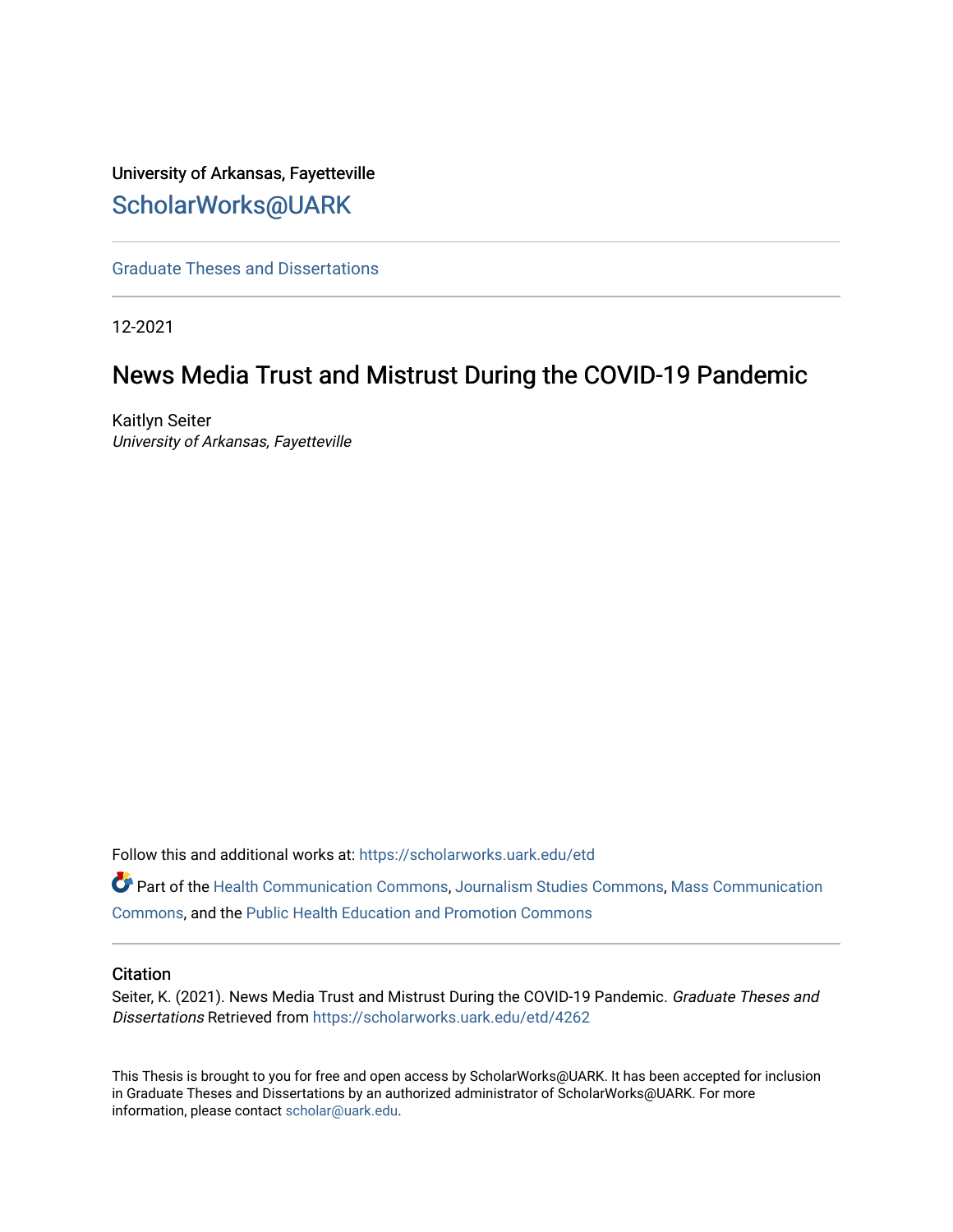News Media Trust and Mistrust During the COVID-19 Pandemic

A thesis submitted in partial fulfillment of the requirements for the degree of Master of Arts in Journalism

by

Kaitlyn Seiter University of Arkansas Bachelor of Arts in Journalism, 2020

> December 2021 University of Arkansas

This thesis is approved for recommendation to the Graduate Council.

Rob Wells, Ph.D. Thesis Director

Ray McCaffrey, Ph.D. Gerald Jordan, M.A. Committee Member Committee Member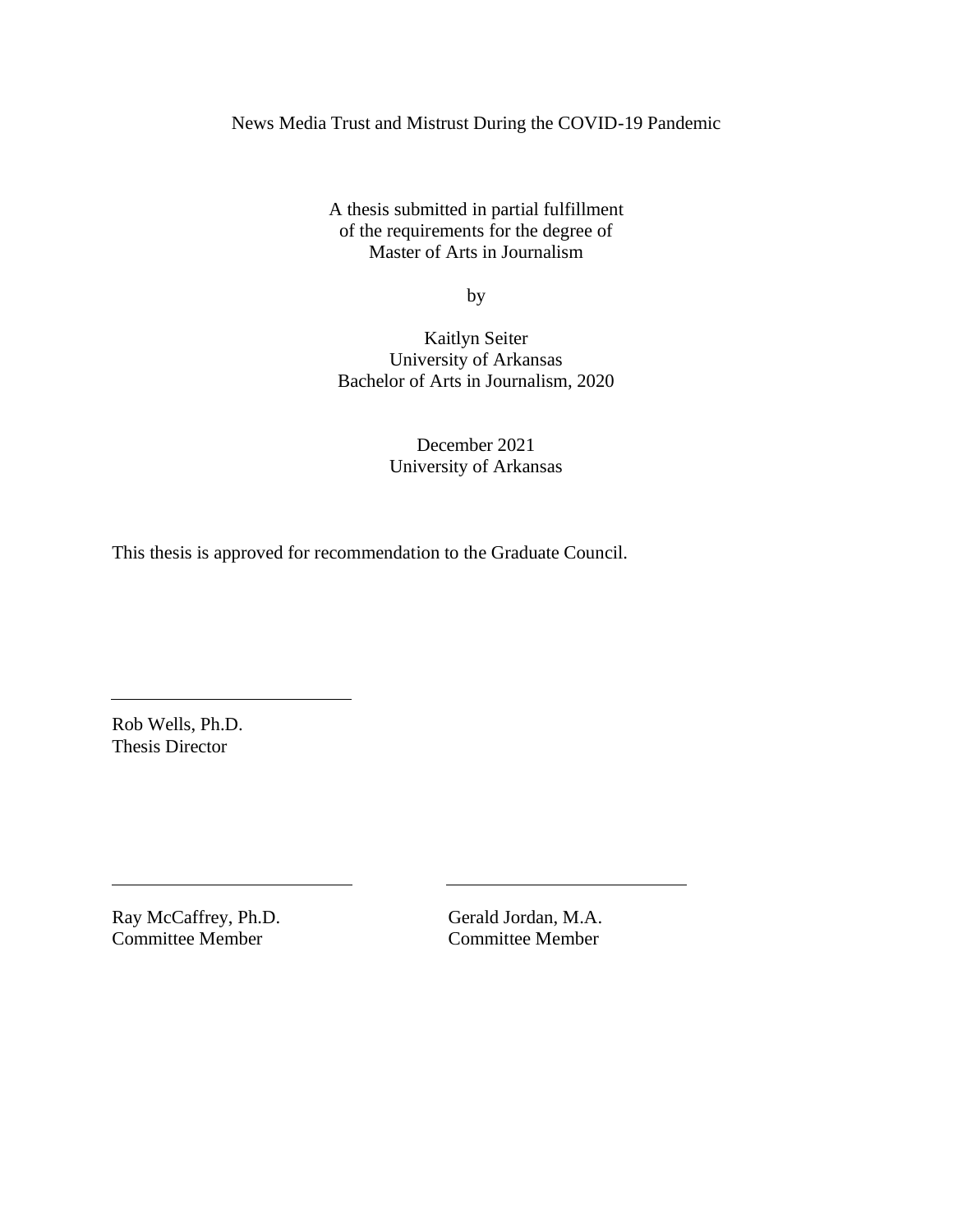### **Abstract**

With the uncertainty and growing information surrounding the COVID-19 pandemic, news media consumption has increased drastically compared to pre-pandemic consumption. At the start of the pandemic, 94% of Americans reported closely following COVID-19 news, with more than half of Americans spending more than two hours consuming COVID-19 news everyday (SSRS, 2020). With the news media serving as a critical source of information through this public health crisis, the public's reactions, behaviors, and attitudes to the pandemic stem from the level of trust they have in the news media to share COVID-19 information. Because of this, this study examines trust in the news media and its possible impacts on public health. A survey of 314 individuals explored how trust in the news media varies with COVID-19 coverage on a national and local level and how trust and mistrust in the news media relates to an individual's willingness to receive the COVID-19 vaccine. Findings suggest that trust in the news media is lower with COVID-19 coverage compared to general news coverage, with many participants believing news sources exclude COVID-19 facts. When comparing trust in COVID-19 coverage between national and local news providers, trust was highest in local sources for the majority of participants. In general, the study found that individuals are more likely to be vaccinated if they have high levels of trust in the news media. The findings suggest that trust in news media is significant in navigating public health crises, as mistrust in the news media can lead individuals to undermine the efforts to end the COVID-19 pandemic.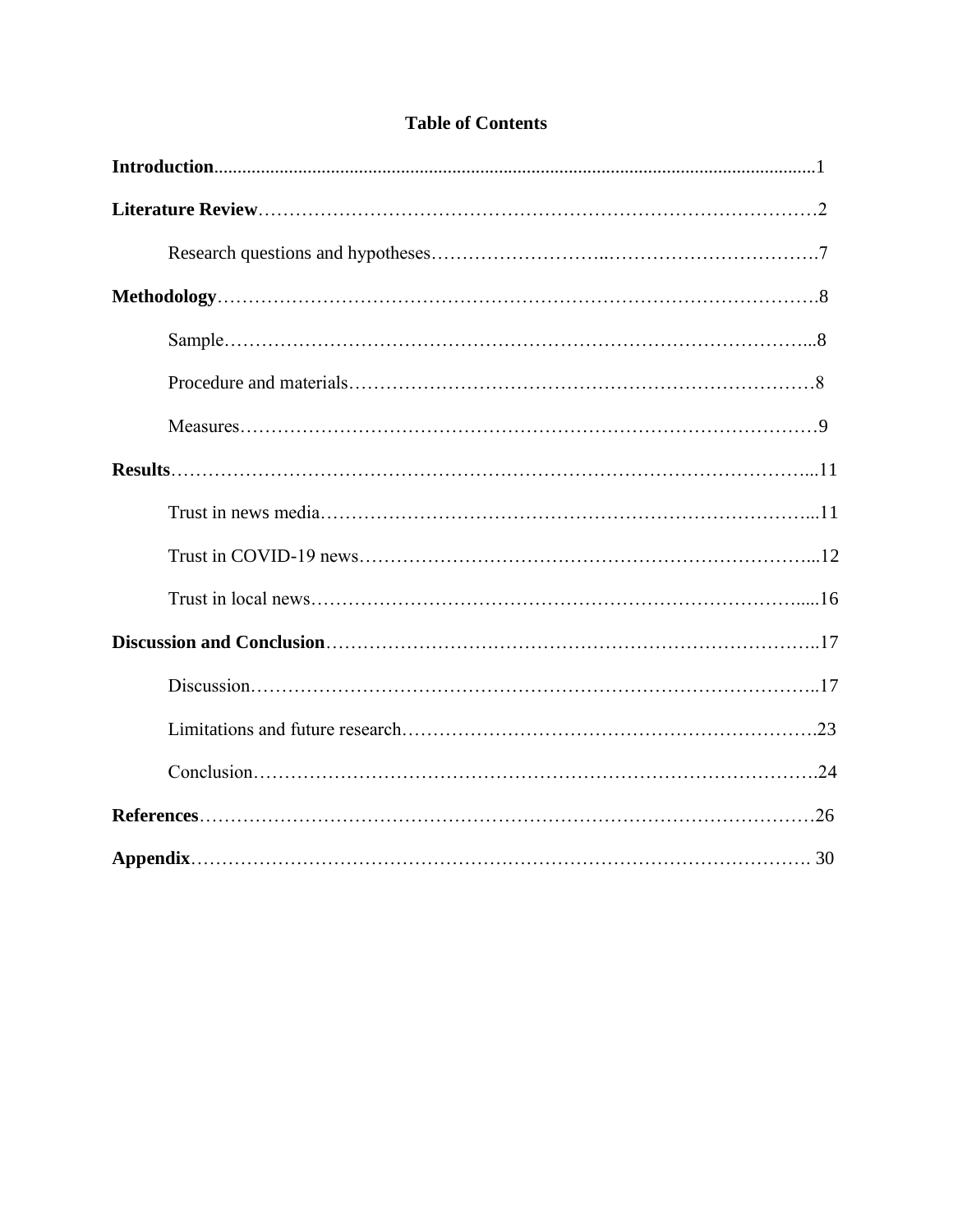#### **Introduction**

The present study investigates trust in the news media and its possible impacts on public health. More specifically, the study examines how trust in the news media differs between general news coverage and COVID-19 coverage, local and national reporting, and the extent to which trust is related to political affiliation and COVID-19 vaccination status.

COVID-19 spread to the United States in January 2020 and was declared a pandemic on March 11, 2020. Nationwide lockdowns were implemented, schools and businesses closed, and travel was halted. By April 10, 2020, the U.S. reported a death toll of 23,036, making the United States the global leader for COVID-19 deaths. Over the next few months, the United States reached the worst unemployment rate since the Great Depression, millions of people were infected, and the death toll surpassed 300,000 in December 2020 (Centers for Disease Control [CDC], 2021). As the pandemic wreaks havoc on the nation, the public's need for information has been heightened, and millions of Americans are turning to the news media (Deane et al., 2021).

The news media has the ability to set the public agenda and form public opinion. Ultimately, society relies on journalism to share information of public interest, and as a result, the news media can shape the public's attitudes and behaviors (McQuail, 2013). During health crises, such as the COVID-19 pandemic, news coverage is essential for communicating information about the virus and its threat to the public. The news media serves as one of the primary sources of information, connecting health and government officials with the public. How the news media assesses, frames, and communicates information can influence how the public responds to the pandemic policy-making and immunization efforts (Laing, 2011).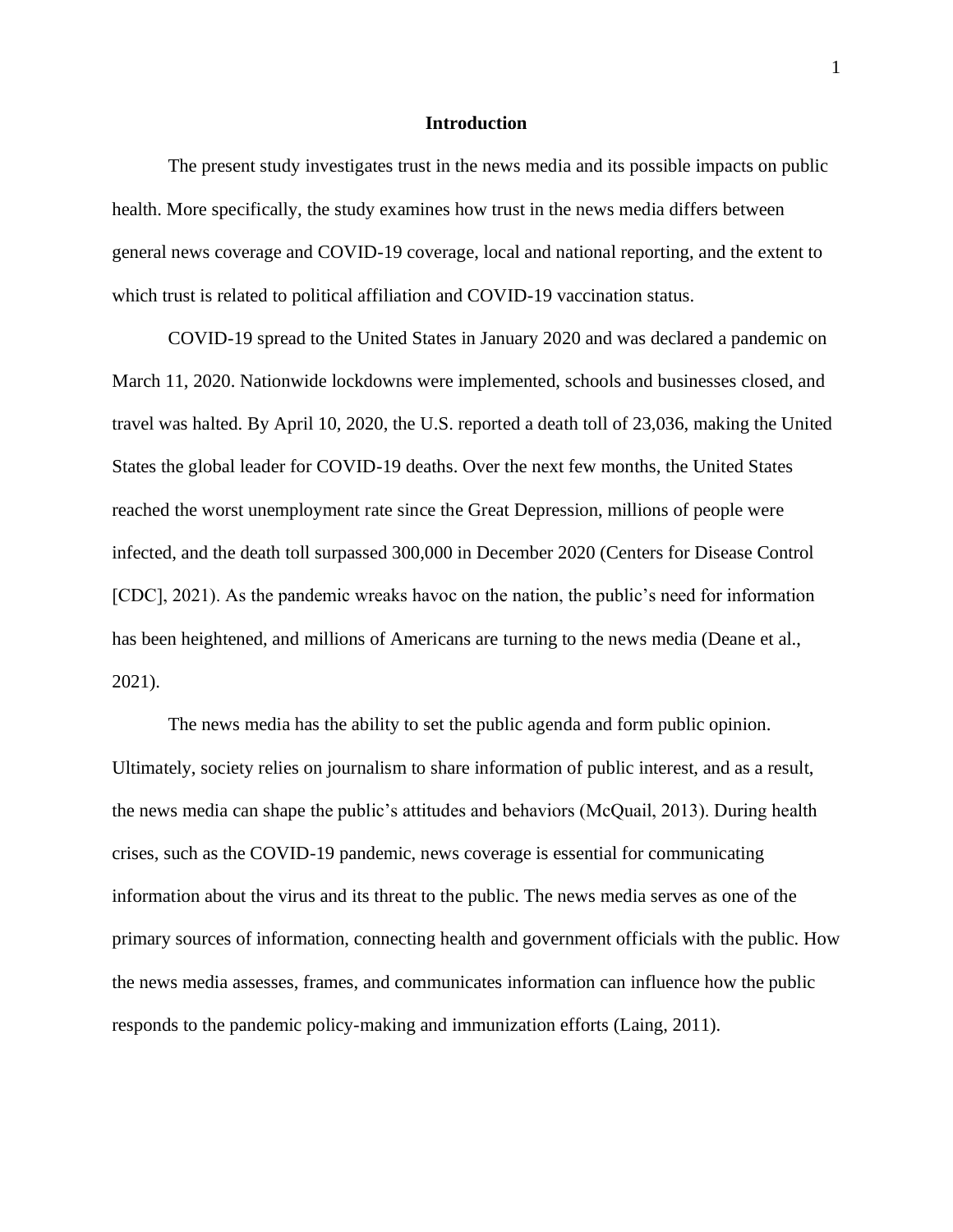With an abundance of news sources to choose from, the public beliefs and perceptions quickly became divided. News sources have taken different approaches to COVID-19 coverage, some focusing more on evidence-based information, such as statistics on death and case rates or the economic impact of the virus, while some share human interest stories, ranging from people affected by the virus to conspiracy theories about the origin or severity of the virus (Basch et al., 2020; Dhanani & Franz, 2020). The different messages, paired with the political polarization of the virus and partisan reporting, has resulted in many Americans concerned about COVID-19 misinformation (Deane et al., 2021). This fear of misinformation has resulted in a divide in behavior and response to the pandemic, including disputes over complying with mask mandates, social distancing, and the willingness to receive the COVID-19 vaccine. As important as it is that the messages communicated are perceived as credible and factual, the news media must also be perceived as a trusted source of information for communication to be successful.

#### **Literature Review**

The following section will examine literature on the existing issue of trust in the news media to prepare for the investigation of trust in the news media during the COVID-19 pandemic.

#### **Trust in journalism**

Trust in journalism has declined substantially in America, threatening its important role of fostering trust in society (Grosser, 2016). According to the Edelman Trust Barometer, trust in traditional media in the United States is at a record low, with only 46% of Americans reported trusting the media ("2021 Edelman", 2021). Trust in institutions and social systems hinges on beliefs that the system or organization is functioning properly, which can be determined by the individuals or processes representing the respective entity (Blöbaum, 2014). Fink (2018) outlined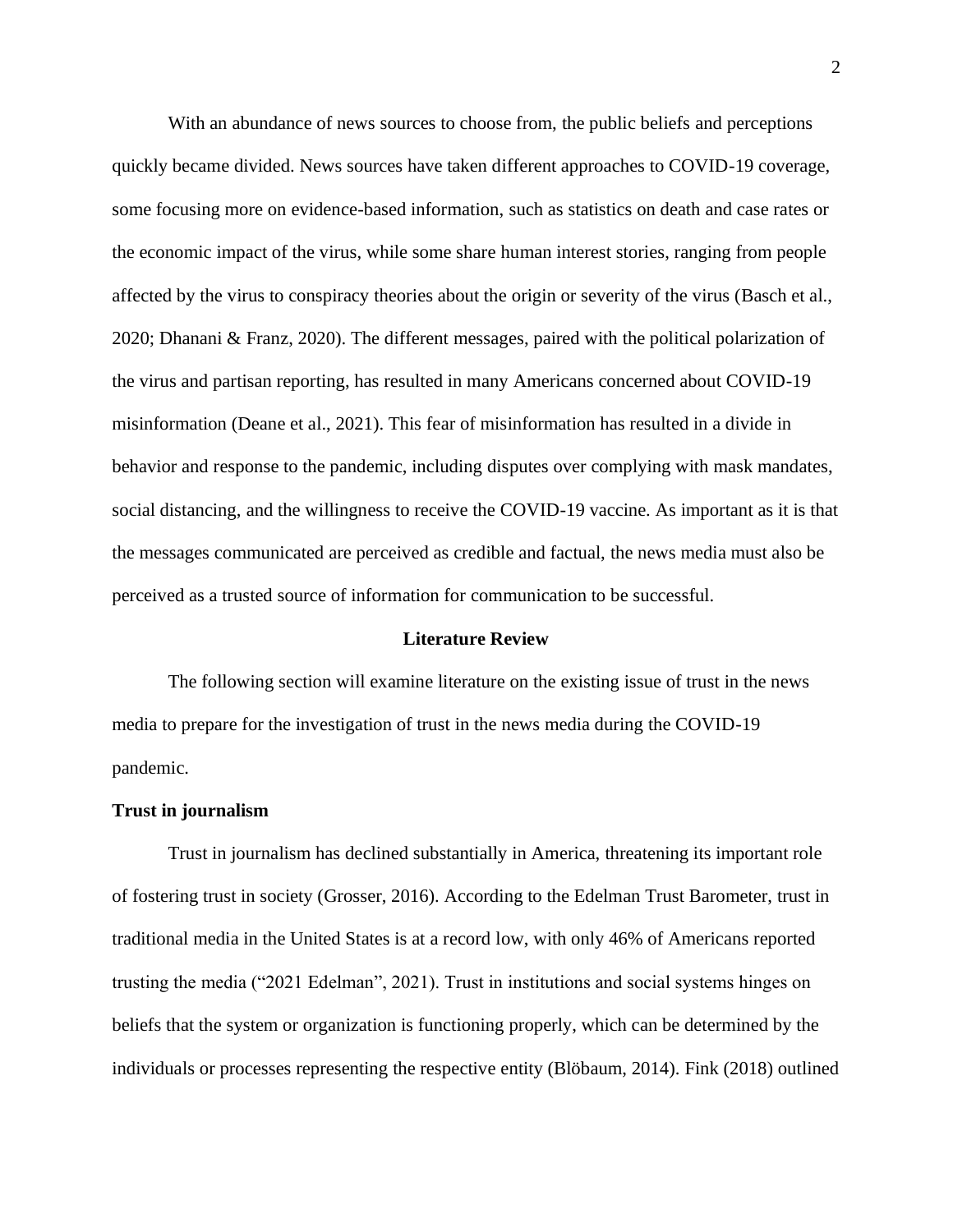the public's lack of trust in news media as the biggest challenge facing journalism today. Grosser (2016) defined trust in journalism as the public's willingness to be vulnerable to the journalistic system's selection and communication of current information. Consistent with the Edelman Trust Barometer results (2021), a Gallup poll found Americans' trust in the media in 2021 to be the second lowest in Gallup's trends. According to the poll, 7% of U.S. adults had a "great deal" and 29% "a fair amount" of trust in the media, while 34% reported "none at all," the highest level of distrust in Gallup's history (Gallup, 2021). The public's trust in the media has declined for several reasons. Media coverage has been seen as sensationalistic, with some arguing that the media exaggerates risks and portrays health threats based on emotion rather than facts (Klemm et al., 2016). Journalists are expected to relay health information on a scientific, factual basis, avoiding emotion or exaggeration (Klemm et al, 2016). A survey conducted by the Pew Research Center observed how trust in COVID-19 reporting varies when individuals also get information from the White House (Mitchell et al., 2020). Of the surveyed Americans who preferred the White House to news media for information on the pandemic, only 24% believed media coverage to be mostly accurate, while 72% believed journalists exaggerated the risks of the virus (Mitchell et al., 2020).

The decline of trust in the news media is part of a broader cultural phenomenon of mistrust and cynicism in all institutitions in society. The trend of cultural distrust has been growing in the U.S. for decades and includes the institutions that most affect Americans' daily lives, including schools, houses of worship, banks, the government, and the news media (McGrath, 2017). While historic lows in trust have been recorded in recent years, mistrust of social instutituions has been trending since the late 1960s, most notably attributed to the publicization of the Vietnam War (McGrath, 2017). According to Hallin (1989), distrust in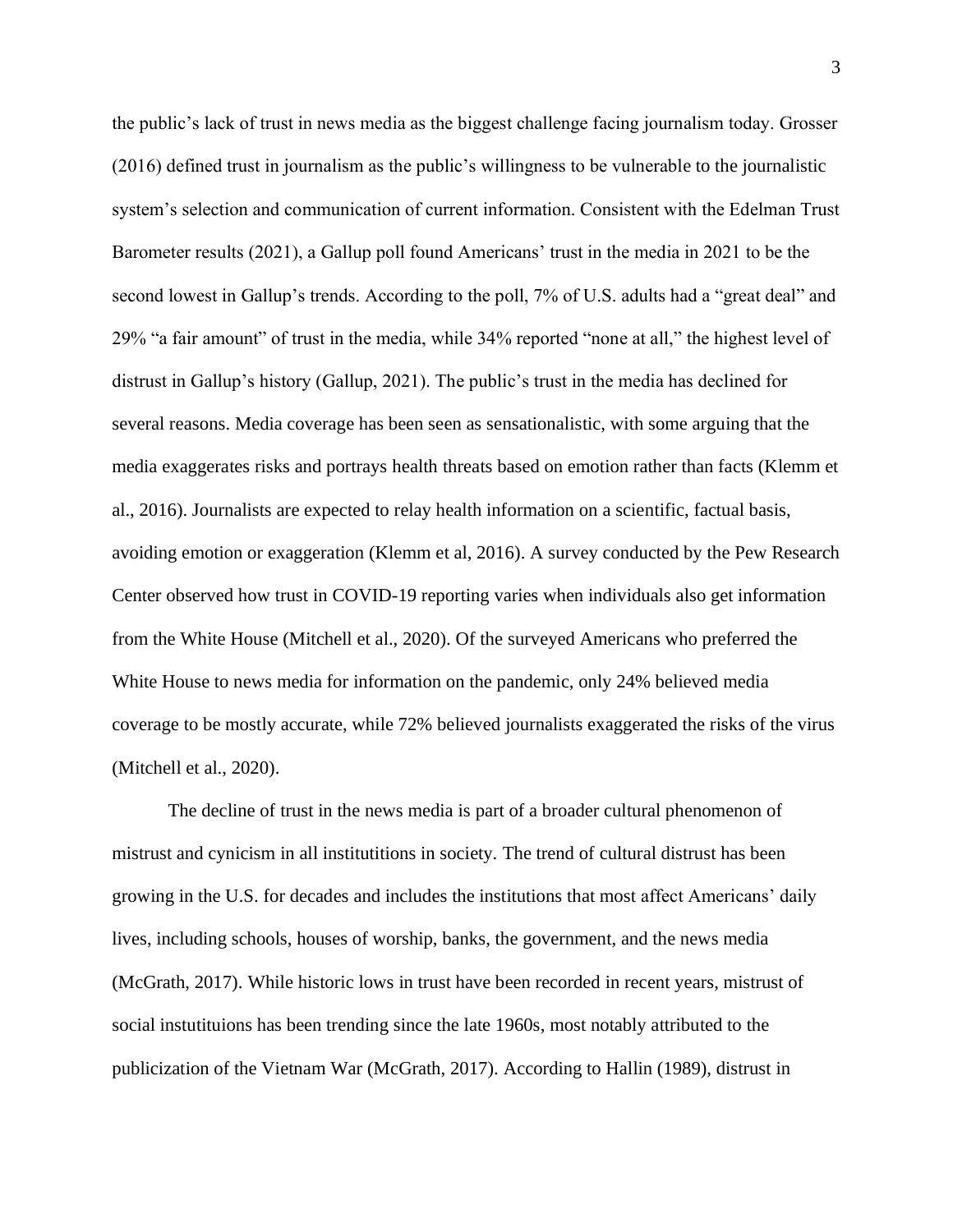journalism in the 1970s intensified as distrust in other insitutions grew, especially in the government and corporate community during the post-Watergate era. In an annual Gallup survey measuring confidence in major institutions, confidence in most institutions had decreased in 2021 despite increasing in 2020, suggesting the COVID-19 pandemic has impacted trust in all institutions. According to the poll, confidence in the key U.S. institutions - academia, government, religion, new media, and business - all declined in 2021 (Brenan, 2021a).

Partisan reporting and the public's declining trust in the government, as well as the government's declining trust in the media, has also been a factor. According to the Pew Research Center, the partisan divide in trust of the news media widened in 2021. While trust in national news sources decreased for both Republicans and Democrats, the percentage of Republicans who have "a lot" or "some" trust in the information that comes from national news organizations dropped to 35% in 2021 from 70% in 2016. Democrats responded 43 percentage points higher than Republicans, with 78% reporting they have "a lot" or "some" trust in national news organizations (Gottfried & Liedke, 2021).

Usher (2018) argues that trust in journalism is critical to democracy, but the conceptual understanding of trust in journalism has been broken. According to Usher (2018), the concept of trust has been misrepresented in research by measurements of news consumption, rather than the construct that involves journalists, audiences, and sourcing. Traditionally, journalists fill the role of the public watchdog, which in turn sets the public agenda. However, the distrust in the media has led the public to see journalists as pushing personal agenda, rather than serving the public's interest (Newman & Fletcher, 2017). Without trust in the news media, journalists struggle to fill the role of public watchdog. Grosser (2016) suggested that trust in society is not always fostered through direct interactions, but rather is comes through intermediaries, such as journalism.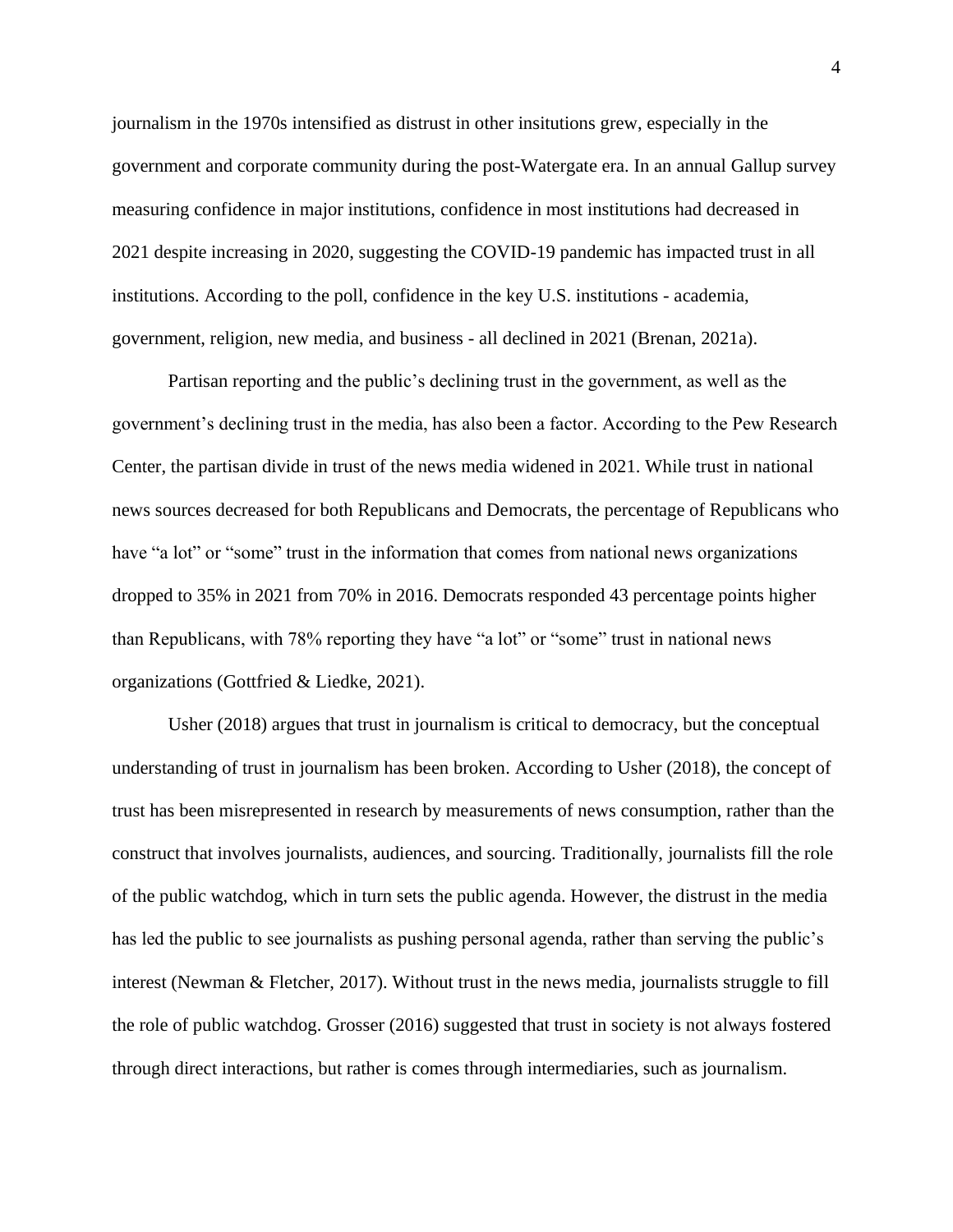Because of the low trust in journalism that exists today, journalism is no longer fully serving its intermediary role, which threatens the general trust in people, organizations, and social systems (Grosser, 2016).

The increased existence of mainstream media cynicism and skepticism often leads audiences to consume non-traditional news sources, some of which can undermine or challenge the professionalism values in journalism. The proliferation of digital news media has complicated the transparency and authority that exists in traditional journalism, partially due to errors reporters make when trying to meet tight deadlines and production quotas in modern journalism (Karlsson, 2020). Digital news has changed the expectation for "currentness," that is the publication of news that is current and relevant and allows the public to consume and share news constantly (Grosser, 2016). With these challenges in mind, to re-establish trust, audiences must be connected to journalists who establish credibility, an aspect of trust, in a multitude of ways (Fink, 2018).

#### **Trust in community and local journalism**

Community, or local, journalism was once defined as "a newspaper publication with a circulation under 50,000 that serves people who live in a distinct geographical space with a clear, local-first emphasis on news" (Lauterer, 2006). When first conceptualized, Byerly (1961) said community journalism has a "nearness to people" standard. Lauterer (2006) said these journalists are actively involved in the welfare of the communities they are covering. By this definition, community journalism was limited to print publications within a specific town's geographic borders. However, the concept of community journalism has evolved with digital technologies and a change in what constitutes a "community." Modern community journalism can be redefined as community-focused content that shares news and information the public, or the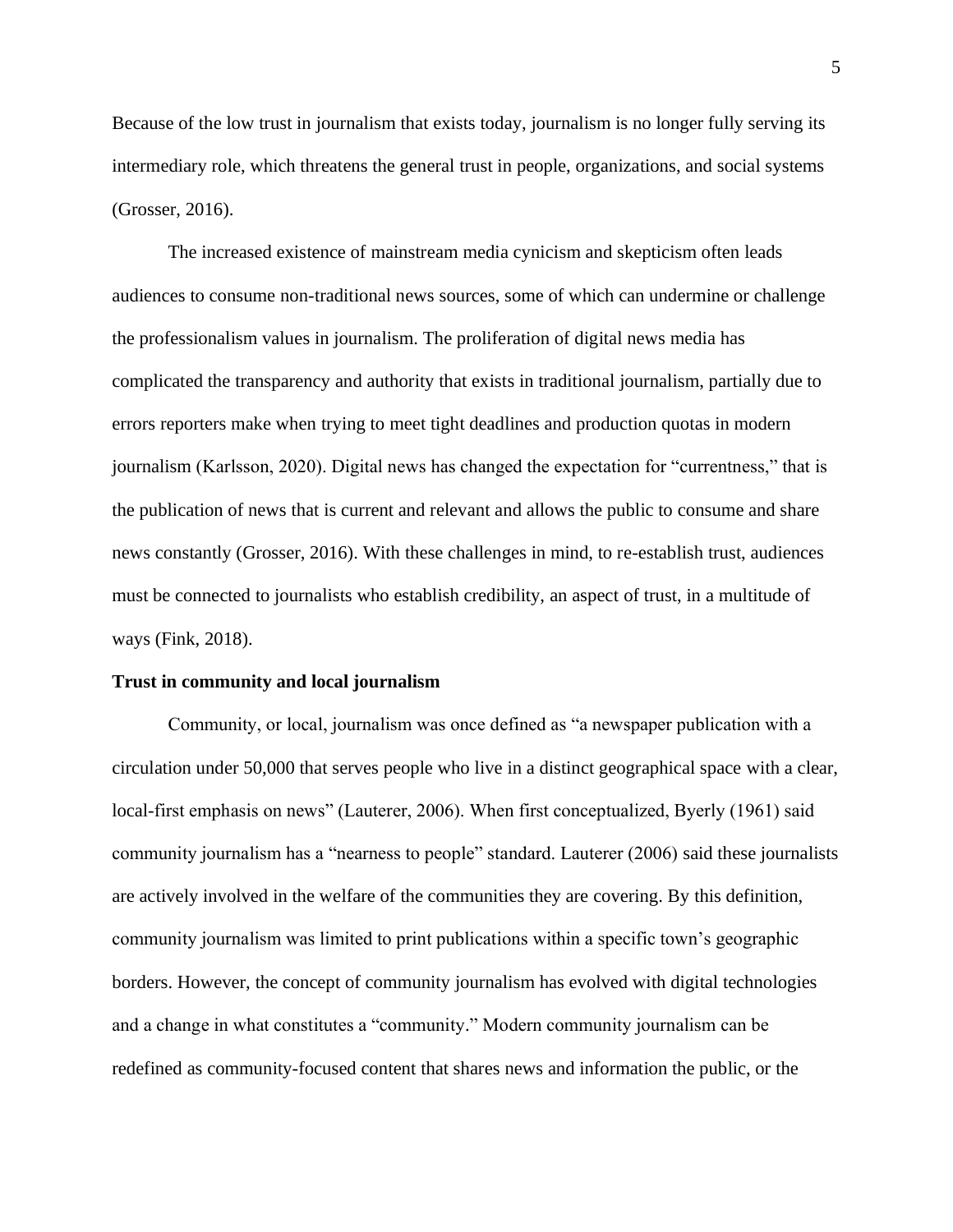community, needs to know, rather than placing emphasis on a physical location (Reader & Hatcher, 2012). With this expansion, community journalism can include local, special-interest or online-only news organizations (Robinson, 2014). Gutsche and Hess (2018) argued that the rise of digital reporting has resulted in journalists serving a more significant connector role in communities. Their study on local reporting in Australia found that journalists who report on local topics and consider themselves community members hold more authority with audiences than national reporters. The authority was attributed to the audience's sense of community that was built by the journalists. (Gutsche & Hess, 2018).

Throughout the pandemic, many Americans have turned to local news sources for COVID-19 information because they perceive local news outlets are more credible (Shearer, 2020). According to a Pew Research study, 61% of Americans were closely following the coronavirus coverage equally at both the national and local level, while 23% reported paying more attention to news at the local level (Shearer, 2020). To learn about COVID-19 news, 64% of surveyed U.S. adults listed local information sources, while 46% cited consuming local news sources (46%), state/local elected officials (36%), friends, family, and neighbors (16%), and community newsletters or Listservs (8%) (Shearer, 2020). With so many turning to local news organizations, it is important to know what content is believed to be more credible from local sources than national sources. According to Jones (2020), 68% of Americans seek local news sources for information on how local politicians and business leaders are responding to the coronavirus in their community, while 62% are looking for information on how to protect themselves from COVID-19.

In consideration of trust in other social institutions, research has found that trust tends to be higher at the local level. According to the Arkansas Poll, the approval rate of state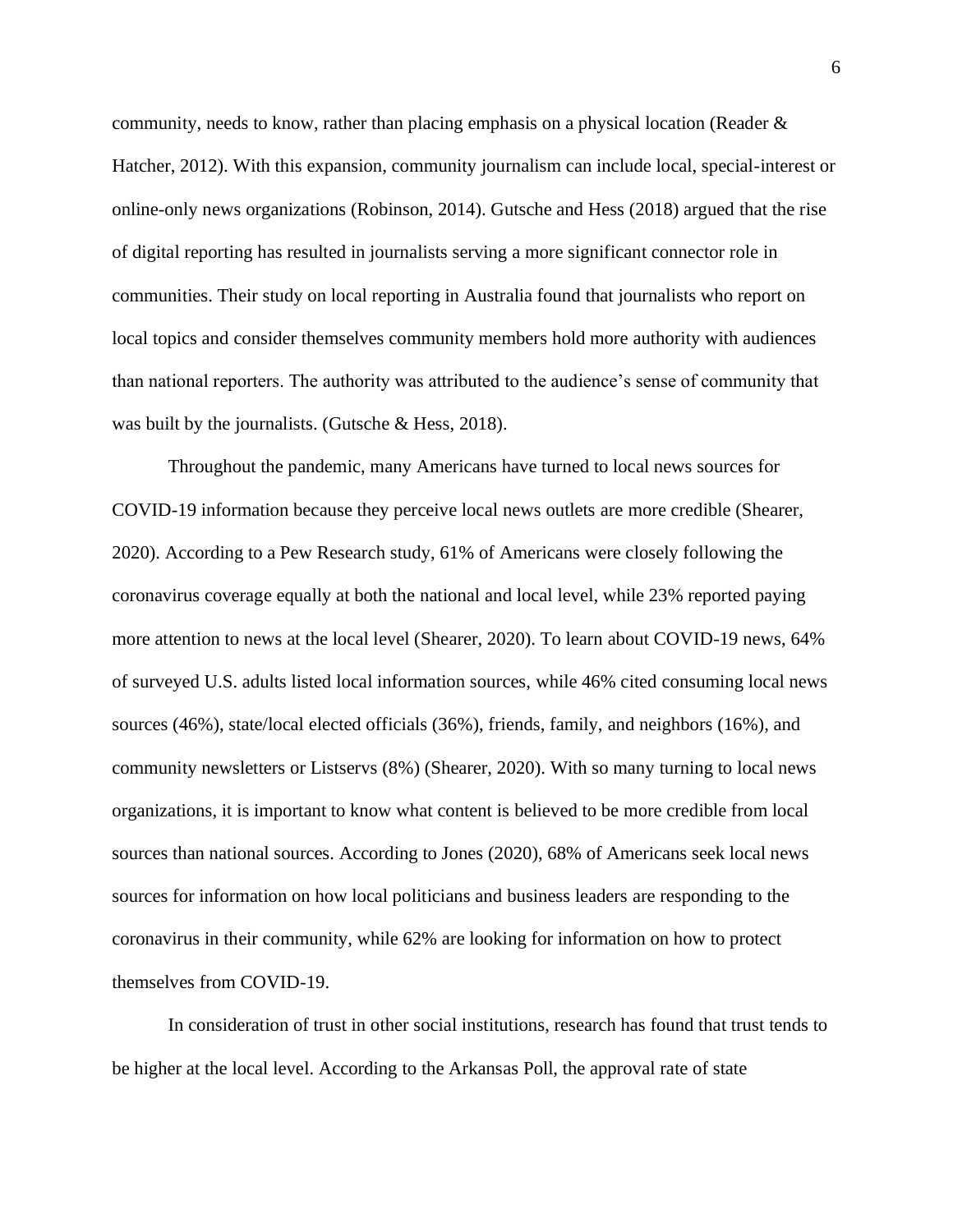government and public officials was higher than the approval rate of federal government and public officials, suggesting that proximity is an important influence in trust (Parry, 2021).

Often, local reporting results in participation and engagement by the public, otherwise known as crowdsourcing (Fink, 2019). While crowdsourcing is also used in national reporting, it is used more frequently in local reporting (Fink, 2019). Crowdsourcing can happen in many ways but is usually seen as audience members sharing information and expertise with journalists that can later be used in reporting (Belair-Gagnon et al., 2019). Community journalism requires the audience's involvement in the gathering of information, as well as suggesting, requesting, or submitting content (Reader & Hatcher, 2012). Within the exchange of information, journalists attempt to connect with the community they are covering in hopes that the quality of coverage will be improved and readers will benefit (Belair-Gagnon et al., 2019).

As a solution to the decline in trust, journalists take a collaborative approach to improve the quality of news, which has been found to increase the likelihood that news will be appreciated and trusted by the public (Belair-Gagnon et al., 2019). More so, a sense of community in journalism has been linked to an increase in general trust in society. According to Kye and Hwang (2020), local COVID-19 coverage increased the general trust in the government. Although the partisan divide is lesser in local news, the gap in trust between Democrats and Republican was higher in 2021 than recent years. Eighty-four percent of Democrats and 66% of Republicans had at least some trust in information from local news sources in 2021, compared to 85% of Democrats and 79% of Republicans in 2016 (Gottfried & Liedke, 2021).

#### **Research questions and hypotheses**

*RQ1*: Is trust in news media positively correlated to vaccination status?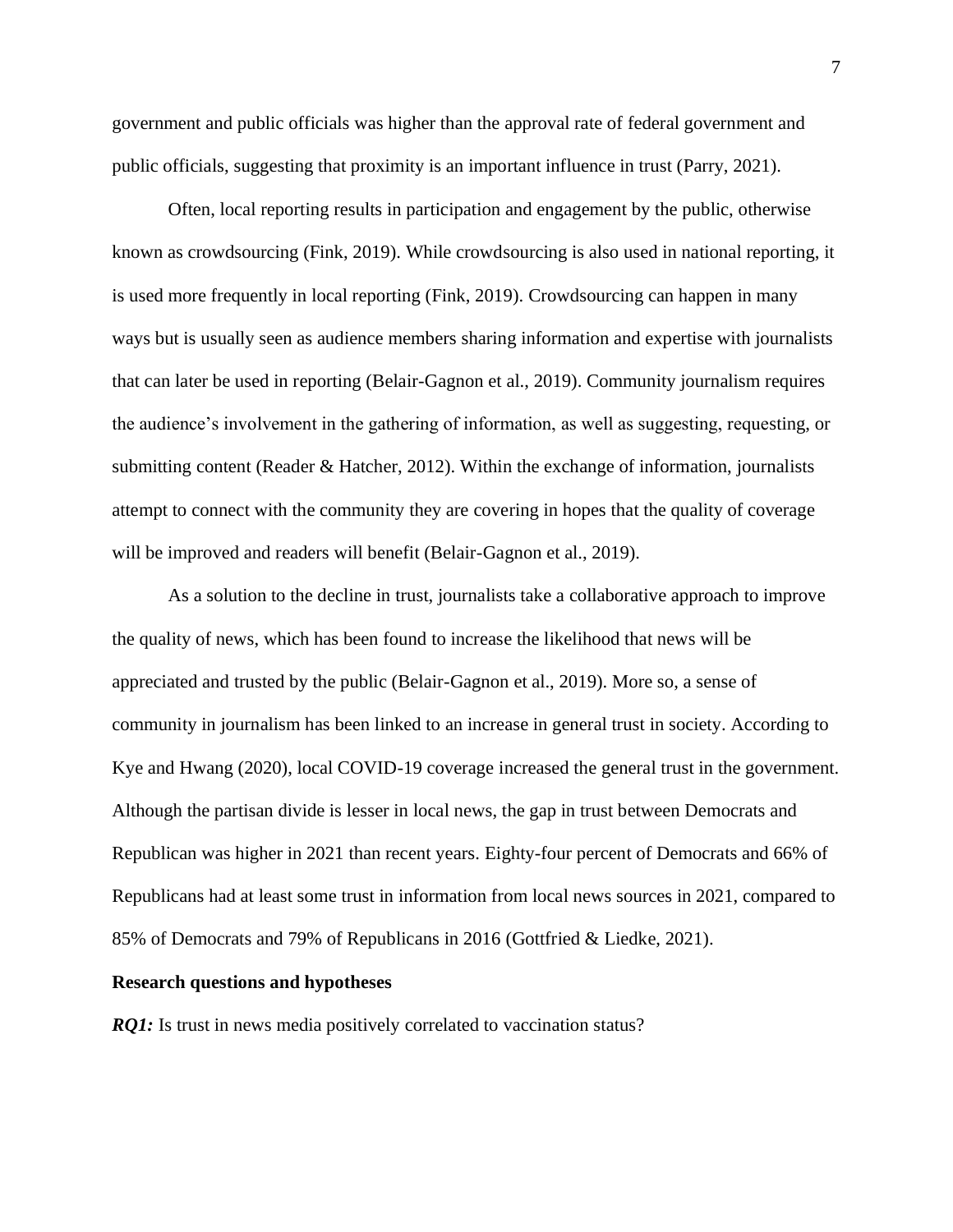*RQ2*: Are local news providers more trusted with COVID-19 news coverage than national news providers?

*RQ3*: Are individuals who report having more trust in local news providers more likely to be fully or partially vaccinated?

*H1*: Trust in general news coverage will be higher than trust in COVID-19 news coverage.

*H2*: A partisan divide will exist in vaccination status that is consistent with the partisan divide in trust in COVID-19 news coverage.

## **Method**

## **Sample**

To address the hypotheses and research questions, data was collected from a random sample of 314 adults residing in the United States. Participants were recruited from Amazon Mechanical Turk to complete a Qualtrics survey on their trust in the news media and COVID-19 reporting and their COVID-19 vaccine status. Amazon Mechanical Turk is a diverse pool of potential respondents who participate in online research for a nominal pay. There were a total of 342 participants recruited from Amazon Mechanical Turk, and 314 passed the inclusion criteria and completed the survey. Data collection occurred in October 2021, 10 months after the COVID-19 vaccines were authorized for emergency use and two months after the Pfizer-BoiNTech vaccine was approved by the Federal Drug Administration (FDA).

#### **Procedure and materials**

Amazon Mechanical Turk workers who participated in the research followed the provided link to the survey hosted on Qualtrics. Participants read the required online consent form, and upon consenting, the survey began. Participants who did not consent or did not live in the United States were redirected to the end of the survey.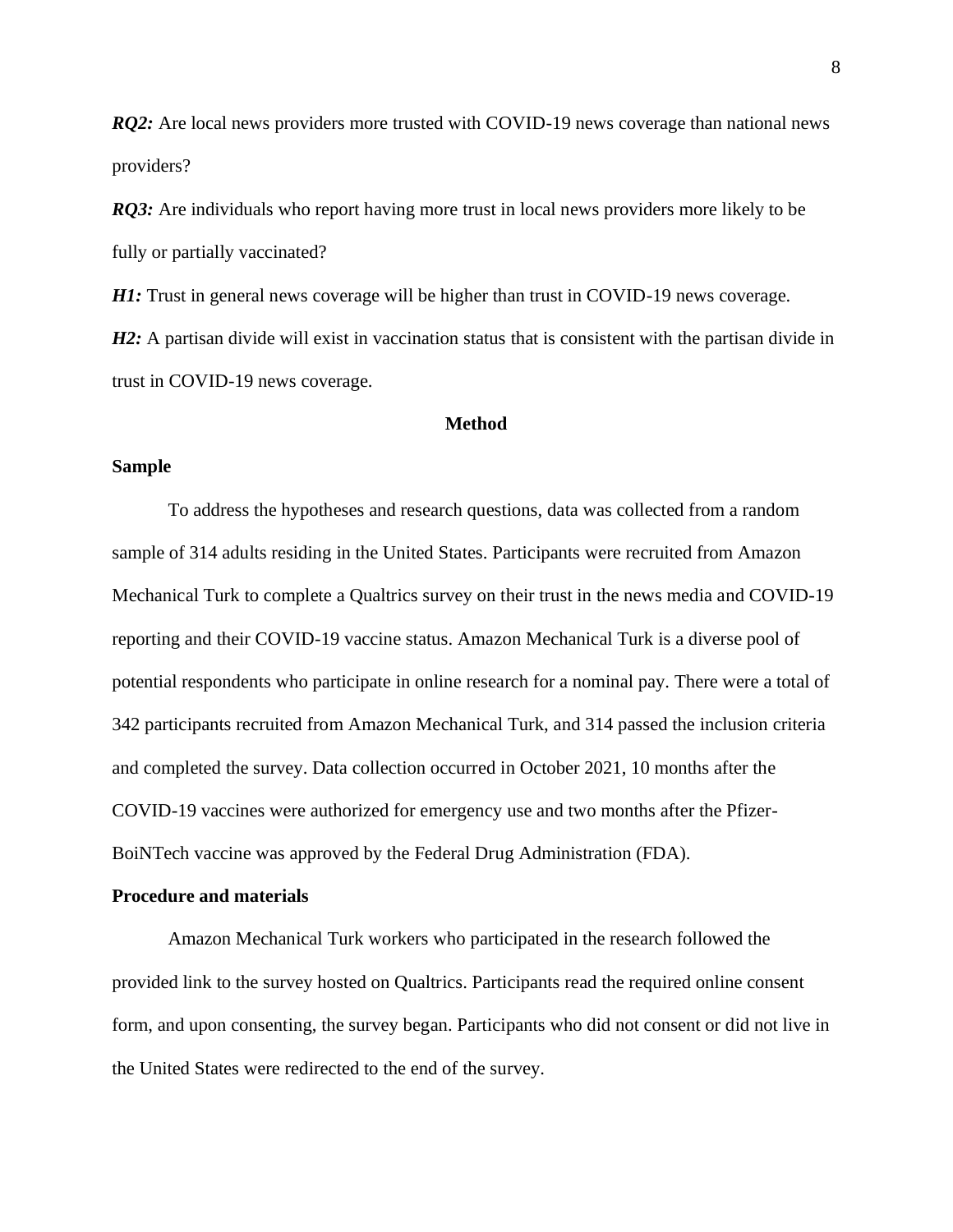The 25-question survey (see Appendix A) measures individuals trust in COVID-19 reporting on a national and local level and their vaccination status. Responses to the questions are coded using a Likert-scale and data was analyzed in Qualtrics and Microsoft Power BI.

## **Measures**

## *Trust in news media*

Trust in news media was measured by asking participants if they agreed with generally trusting (no specific news topic specified) their preferred national news provider, ranging from 1 (strongly disagree) to 5 (strongly agree).

## *Trust in COVID-19 news*

Trust in COVID-19 news was measured in various ways. The first method asked participants if they agreed with trusting their news provider's COVID-19 reporting, ranging from 1 (strongly disagree) to 5 (strongly agree).

The second method asked participants if they agreed with trusting COVID-19 news reports based on factors of media credibility drawn from a pre-existing scale (Kohring & Matthes, 2007) that has been used successfully in previous research (Usher, 2018). The scale measures trust in the selectivity of topics (1 item), trust in the selectivity of facts (1 item), trust in the accuracy of depictions (2 items), and trust in journalistic assessment (1 item) to establish overall trust in journalism (Kohring & Matthes, 2007).

The final method asked participants who did not at least somewhat agree with trusting the selectivity of topics, the selectivity of facts, the accuracy of depictions, or the journalistic assessment of COVID-19 coverage to select reasons why, with options: (1) Misleading or inaccurate information, (2) Distrust in sources used by the news provider, (3) Lack of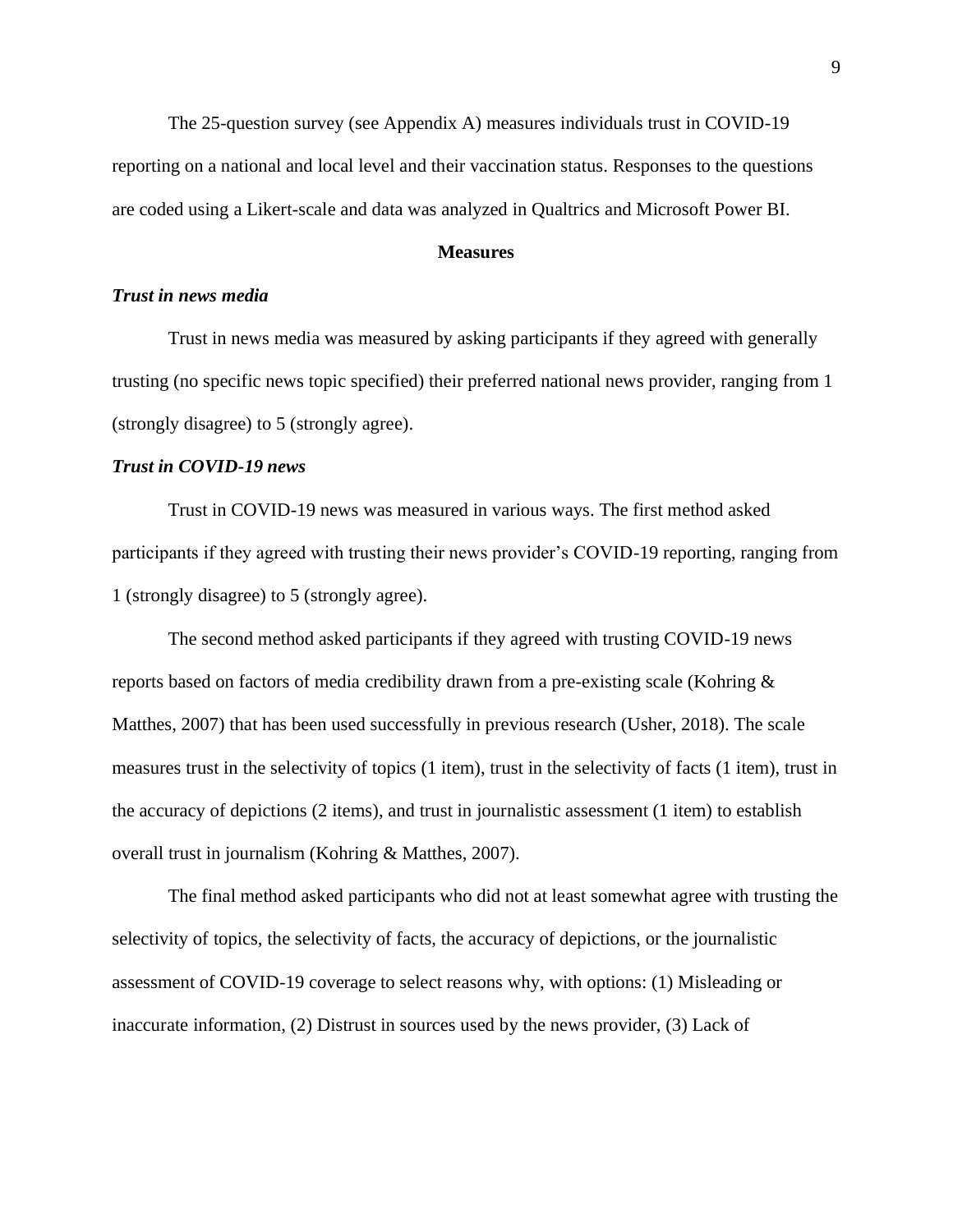independent investigations or fact-checking, (4) Personal bias and emotion in news reports, (5) Political agenda / partisan reporting.

## *Trust in local news*

Trust in local news was measured by asking participants if they agreed with having more trust in COVID-19 coverage from their state, regional, or county news provider than their preferred national news provider, ranging from 1 (strongly disagree) to 5 (strongly agree).

Participants who at least somewhat agreed with the statement were asked to select the reason why they trust local news providers for COVID-19 coverage, with options: (1) Information can be more easily verified, (2) More trust in their sources, (3) Less bias / political agenda, (4) More relevant reporting, (5) More credible journalists, (6) Other.

## *Vaccine status*

COVID-19 vaccine status was measured by asking participants their vaccination status (2 items), with options: (3) Yes, (2) Prefer not to say, (1) No.

Participants who were not fully or partially vaccinated with a scheduled second dose were asked to select the reasons why they have not been vaccinated, with options: (1) Risk of the potential short-term side effects, (2) Mistrust in the effectiveness of the vaccine, (3) Mistrust in the vaccine ingredients, (4) Unable to be vaccinated due to medical or religious reasons, (5) Risk of long-term side effects, (6) Don't believe there has been enough research and/or testing, (7) Don't believe it is necessary, (8) Encouraged not to by trusted sources, (9) Prefer not to say, (10) Other/Open ended.

Lastly, participants who reported being fully vaccinated were asked if they received the COVID-19 booster shot, with options: (3) Yes, (2) Unable to receive the booster, (1) No.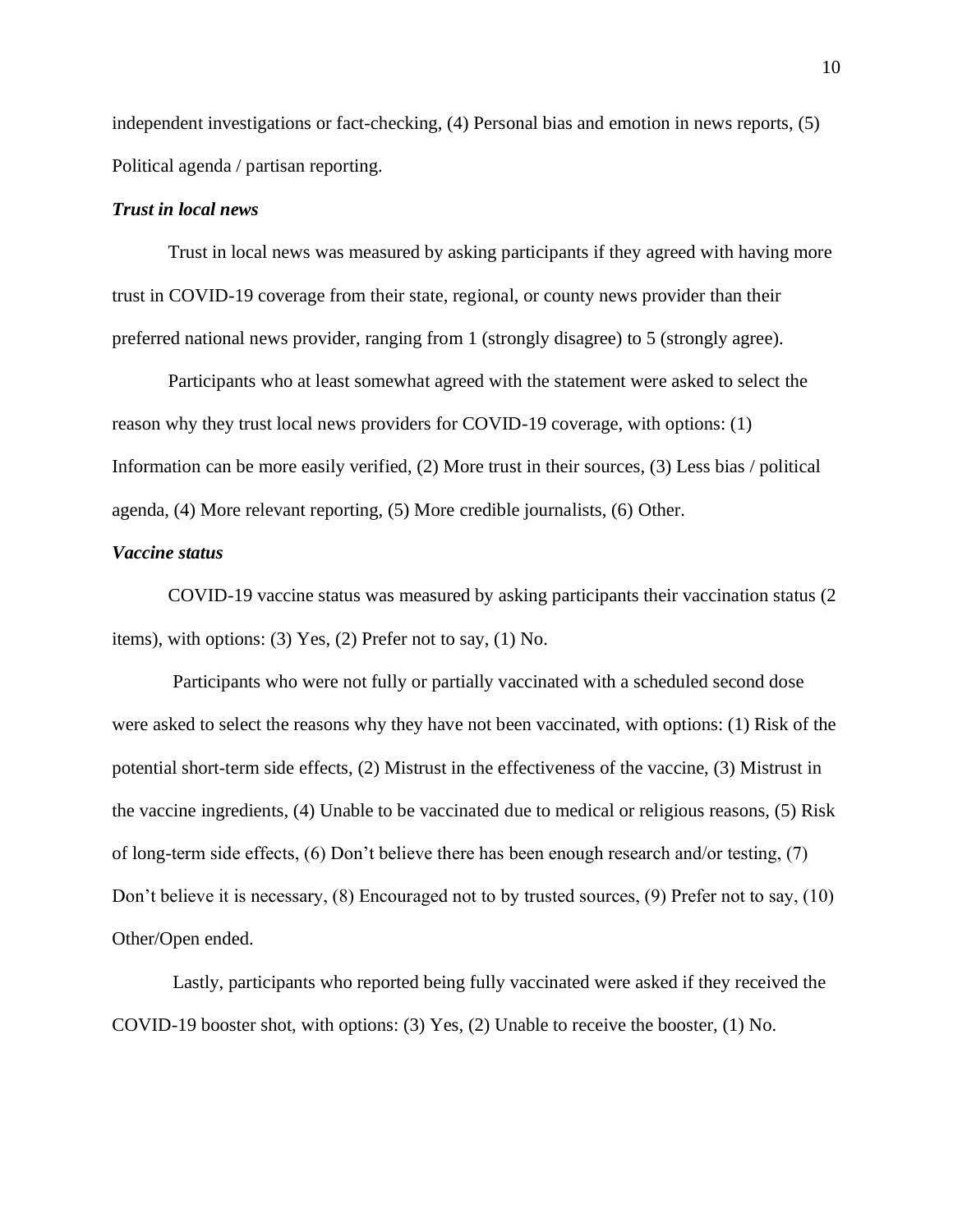#### **Results**

Despite using a national survey pool to gather a diverse random sample, the sample was demographically skewed but geographically diverse. The average participant of the current study was a white male, age 25 – 34. Roughly 66% of respondents identified as male, 33% female, and 0.3 percent did not share their gender identity. Nearly 82% of respondents identified as White, 6% as Black or African American, 5% as Asian, 5% as Hispanic or Latino, 1% as American Indian or Alaska Native, and 0.3 percent as Native Hawaiian or Pacific Islander. The ages of respondents ranged from  $18 - 74$ , with 51% of respondents identifying as  $25 - 34$  and 30% as 35 – 44 years old. The sample included participants from 38 of 50 states, with California recording the most responses at 22%. Roughly 30% of respondents identified as Republican, 60% as Democratic, 9.8% as Independent, and 0.3 percent as Other. Lastly, 276 respondents (88%) reported being fully vaccinated, four reported being partially vaccinated, 28 (9%) reported being unvaccinated, and six did not disclose their vaccine status.

#### *Trust in news media*

The majority of survey respondents (89.5%) "strongly" or "somewhat" agreed with generally trusting their preferred national news provider.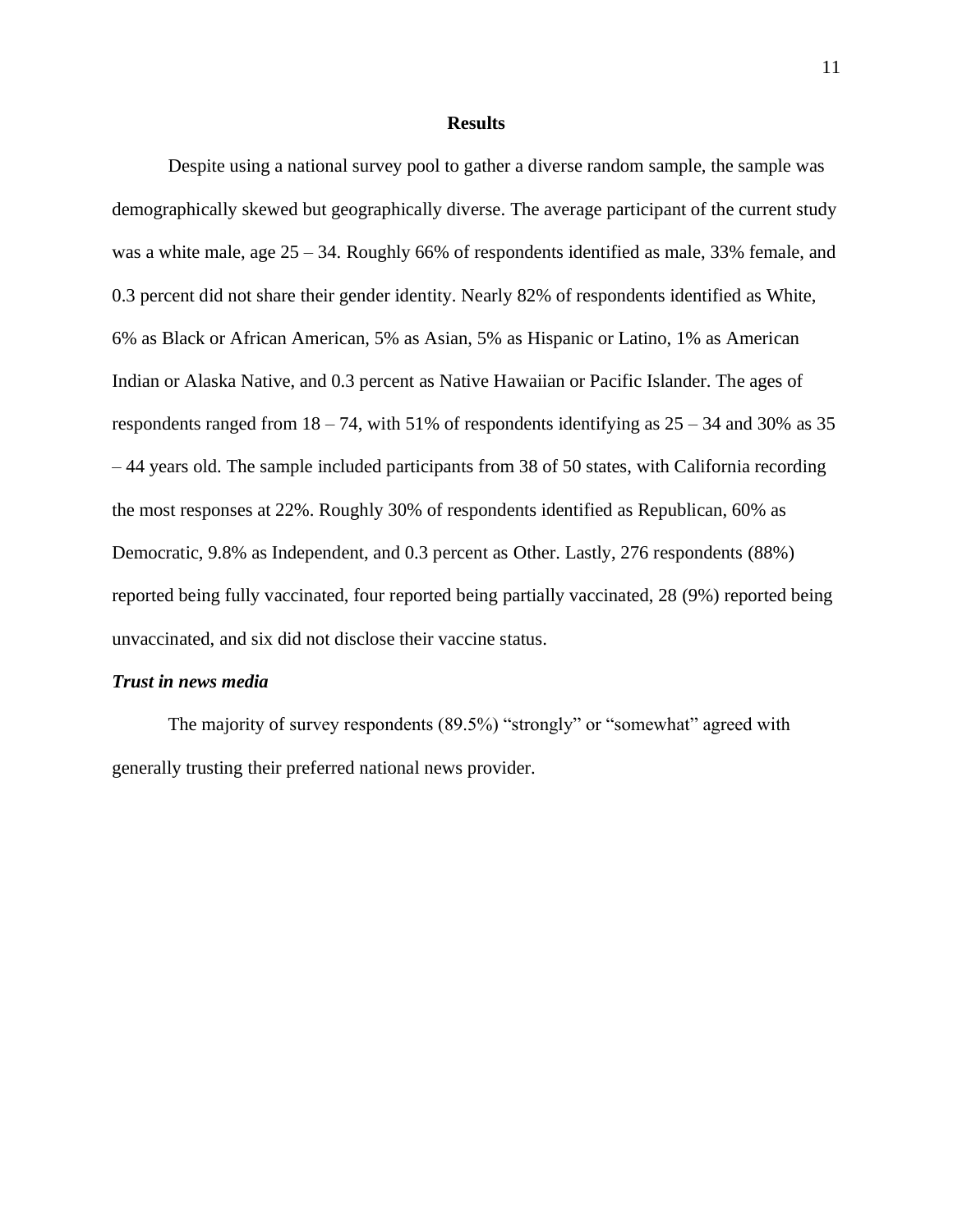#### In general, I trust my news provider.



*Figure 1: Participants "strongly agree" with generally trusting their preferred national news provider. n = 314*

Of the participants who "strongly" agreed, 60.8% were Democrats, 32.5% were Republican, and 6.63% were Independent. The vast majority of participants who "strongly" agreed (96.4%) reported being fully vaccinated. Of the individuals who "strongly" disagreed with trusting their news provider, 40% were Republican, 60% were Independent, and the majority (80%) reported being unvaccinated.

## *Trust in COVID-19 news*

When asked to consider their preferred national news source, the majority of respondents (85%) reported at least somewhat trusting COVID-19 news coverage: 136 (43.3%) respondents strongly agreed, 131 (41.7%) somewhat agreed, 33 (10.5%) were neutral, and 14 (4.4%) somewhat or strongly disagreed. In comparison, a higher percentage of participants (89.5%) reported at least somewhat trusting general news coverage, while a lower percentage (3.2%) reporting somewhat or strongly disagreeing with trusting news in general.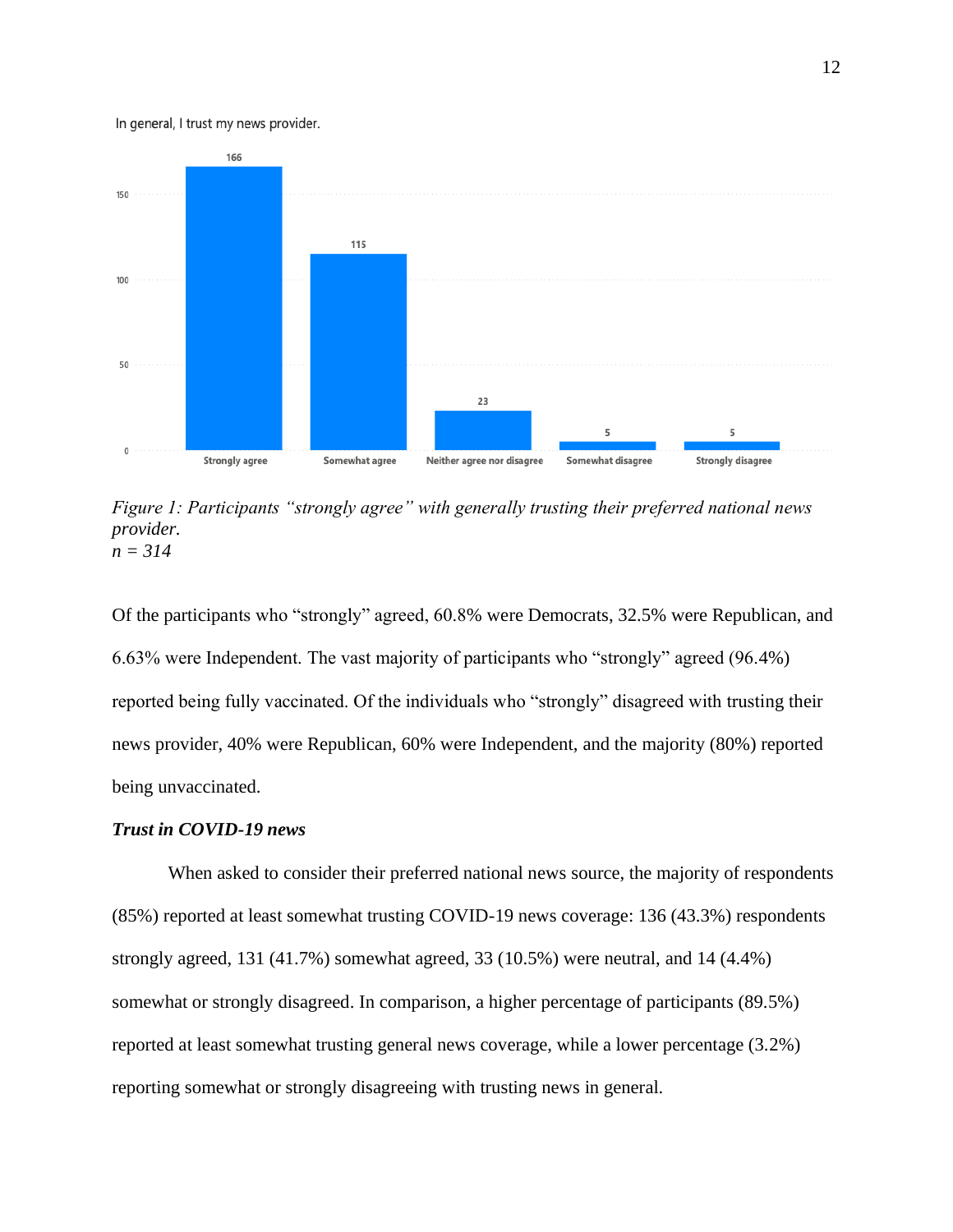

*Figure 2: Participants "strongly agree" with trusting their preferred national news provider's COVID-19 coverage. n = 314*

Regarding the attributes of trust (Kohring & Matthes, 2007), the selectivity of topics,

measured by "COVID-19 receives the necessary attention and news coverage," had the strongest

overall impact on trust in COVID-19 news coverage.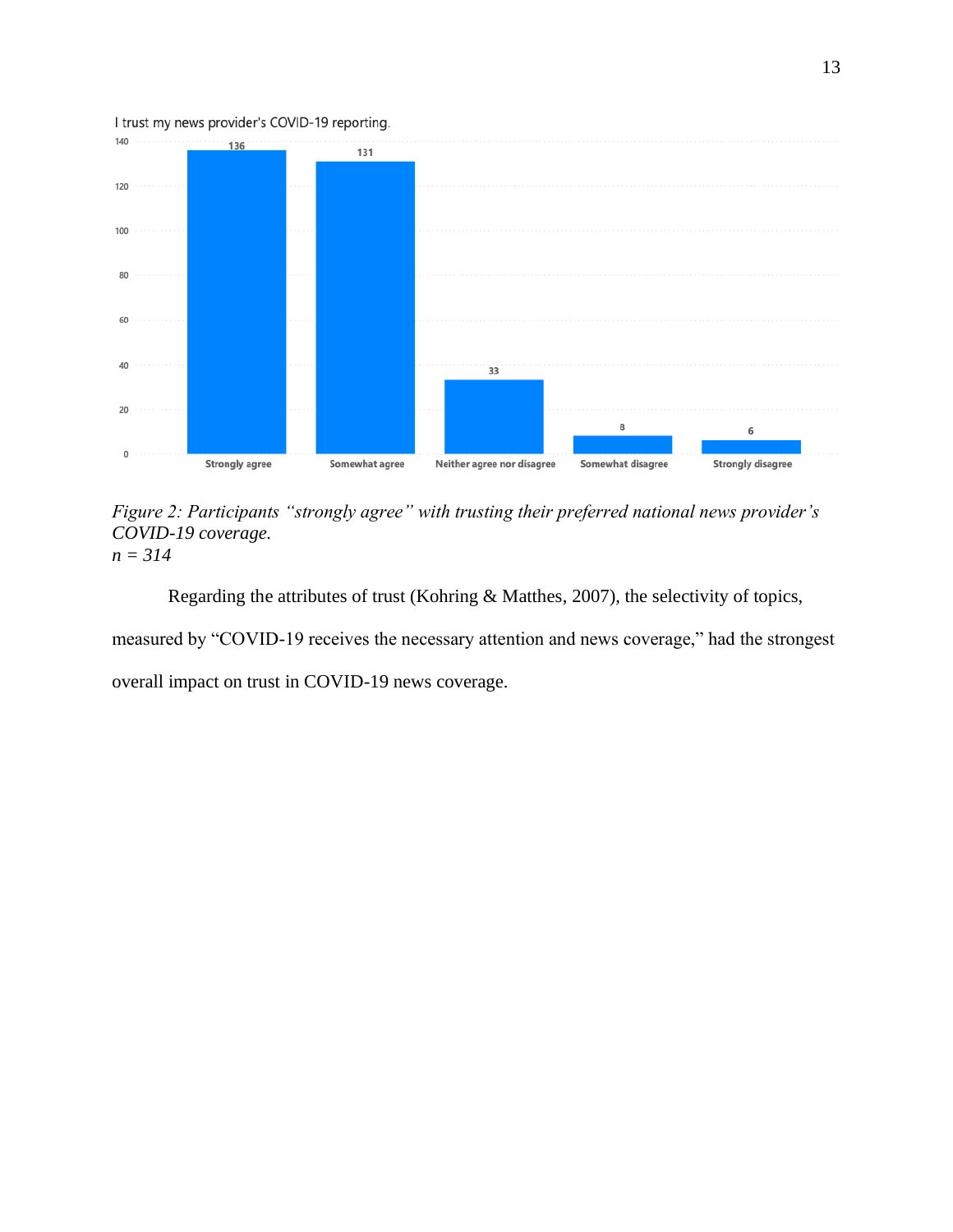

*Figure 3: Participants are 2.19x more likely to "strongly agree" with trusting their news provider's COVID-19 coverage when they also "strongly agree" that COVID-19 coverage includes different points of view. n = 314*

However, the data suggests that participants who "strongly" agree with their news provider's COVID-19 coverage including different points-of-view were most likely to also "strongly" agree with trusting their news provider's COVID-19 coverage.

Of the individuals who "strongly" agree with trusting their news provider's COVID-19 coverage, 94.12% reported being fully vaccinated, while 100% of individuals who "strongly" disagreed reported being unvaccinated.

More than half of the participants (67.83%) "strongly" or "somewhat" agree that their news provider excludes COVID-19 facts. Of the 213 participants who believe COVID-19 facts are excluded, 54.27% believe it is because of political agenda or partisan reporting, 32.01%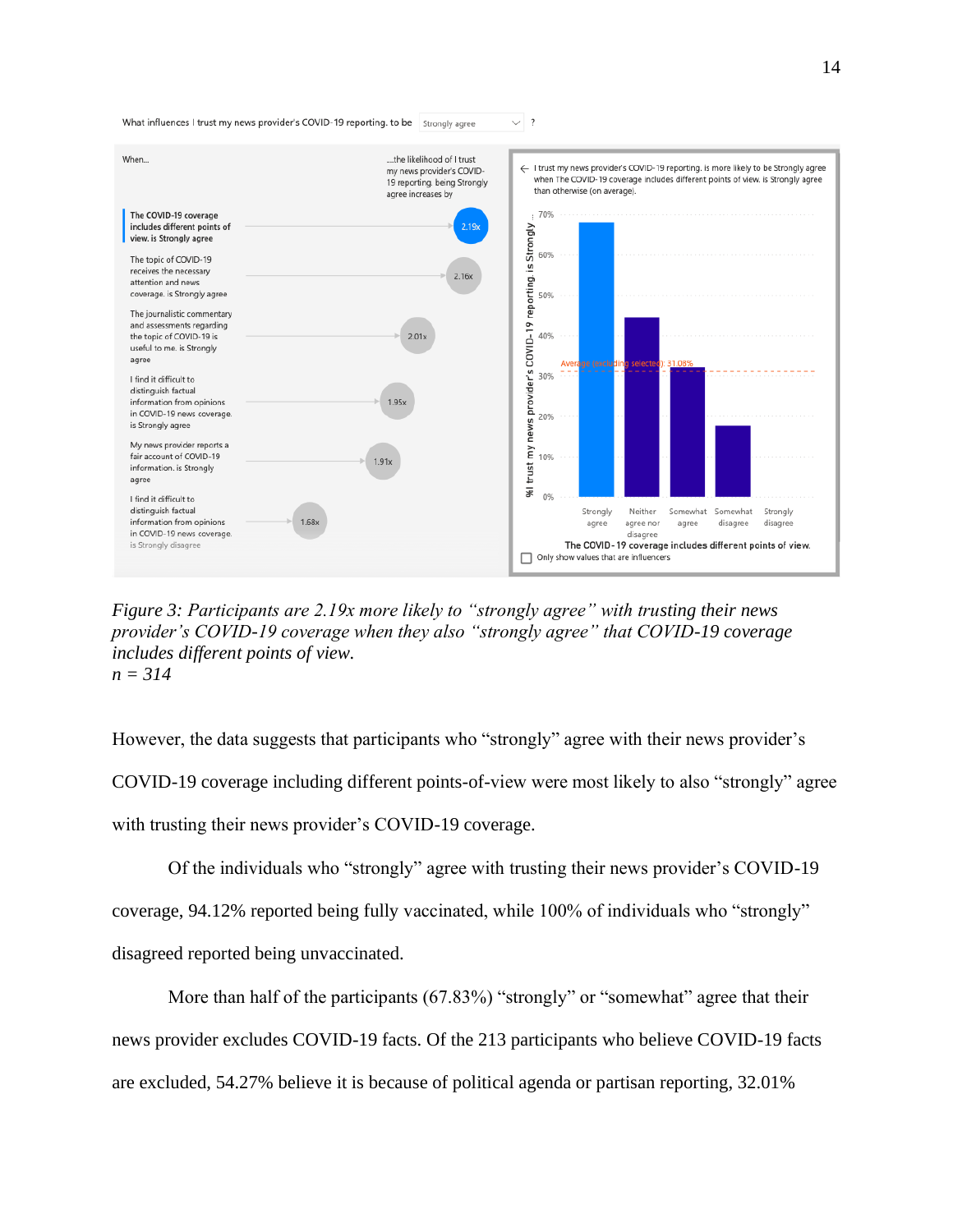believe it is because of personal bias and emotion, and 13.72% believe it is because of a lack of reputable sources.



I believe my news provider has excluded COVID-19 facts.

*Figure 4: Participants "strongly agree" with believing their news provider excludes COVID-19 facts, with the most common reasons being: political agenda / partisan reporting, personal bias and emotion, and lack of reputable sources.*  $n = 213$ 

Participants who "somewhat" or "strongly" disagree with trusting COVID-19 reporting said they were lacking trust mostly because news providers share misleading or inaccurate information (32.35%), news providers don't have trustworthy sources (23.53%), and/or news providers do not fact-check or independently investigate before sharing (23.53%). The data suggests participants who "somewhat" or "strongly" disagree with their news provider reporting a fair account of COVID-19 information were most likely to "somewhat" or "strongly" disagree with trusting their news provider's COVID-19 reporting.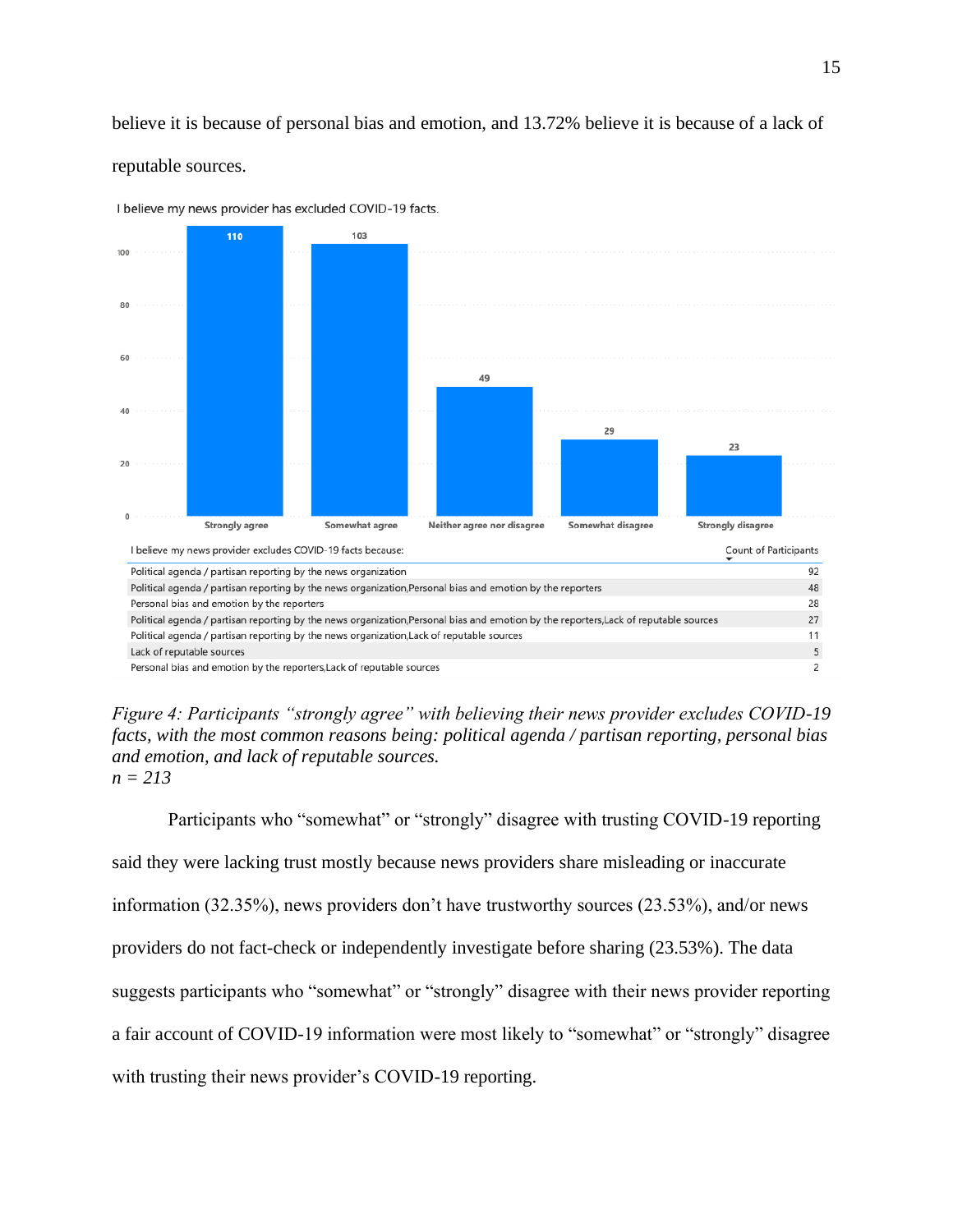## *Trust in local news*

Of the survey participants, 127 individuals (40.45%) "strongly" agree and 119 individuals (37.90%) "somewhat" agree with trusting COVID-19 coverage from their local (state, regional, or county) news provider more than their national news provider. The data suggests that people have more trust in local COVID-19 coverage because the information can be more easily verified (30%), sources are more trustworthy (31.77%), and/or there is less bias or political agenda in local reporting (17.42%).



*Figure 5: Participants "strongly agree" with trusting COVID-19 coverage from local (state, regional, or county) news providers more than national news providers. n = 314*

Of the participants who "strongly" agree with trusting local COVID-19 reports more than national COVID-19 reports, 95.28% reported being fully vaccinated. In comparison, 57.14% of individuals who "strongly" disagree reported being unvaccinated.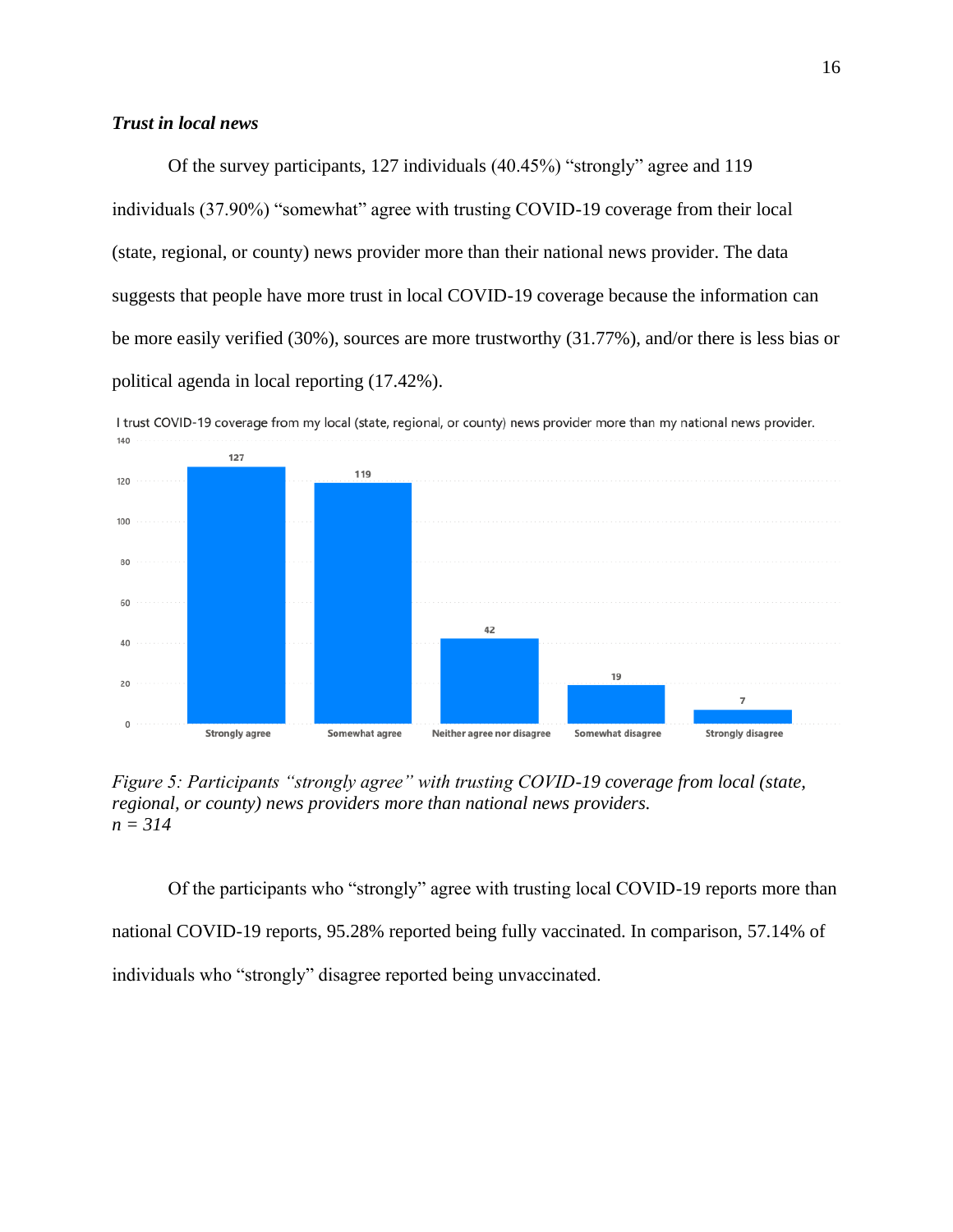

*Figure 6: Participants with high trust (strongly agree) in COVID-19 coverage from local news providers are more likely to be vaccinated. Individuals who had lower trust (strongly disagree) in local COVID-19 coverage than national COVID-19 coverage are more likely to be unvaccinated. n = 314*

#### **Discussion and Conclusion**

#### **Discussion**

The current study aimed to investigate trust in the news media and the possible impacts on COVID-19 vaccine status. Research questions examined (a) how trust in the news media is associated with willingness to vaccinate, (b) if local news providers are more trusted with COVID-19 reporting than national news providers, (c) if individuals are more likely to be vaccinated if they trust local news sources more than national news sources. The study's findings align with some, but not all, of these research questions.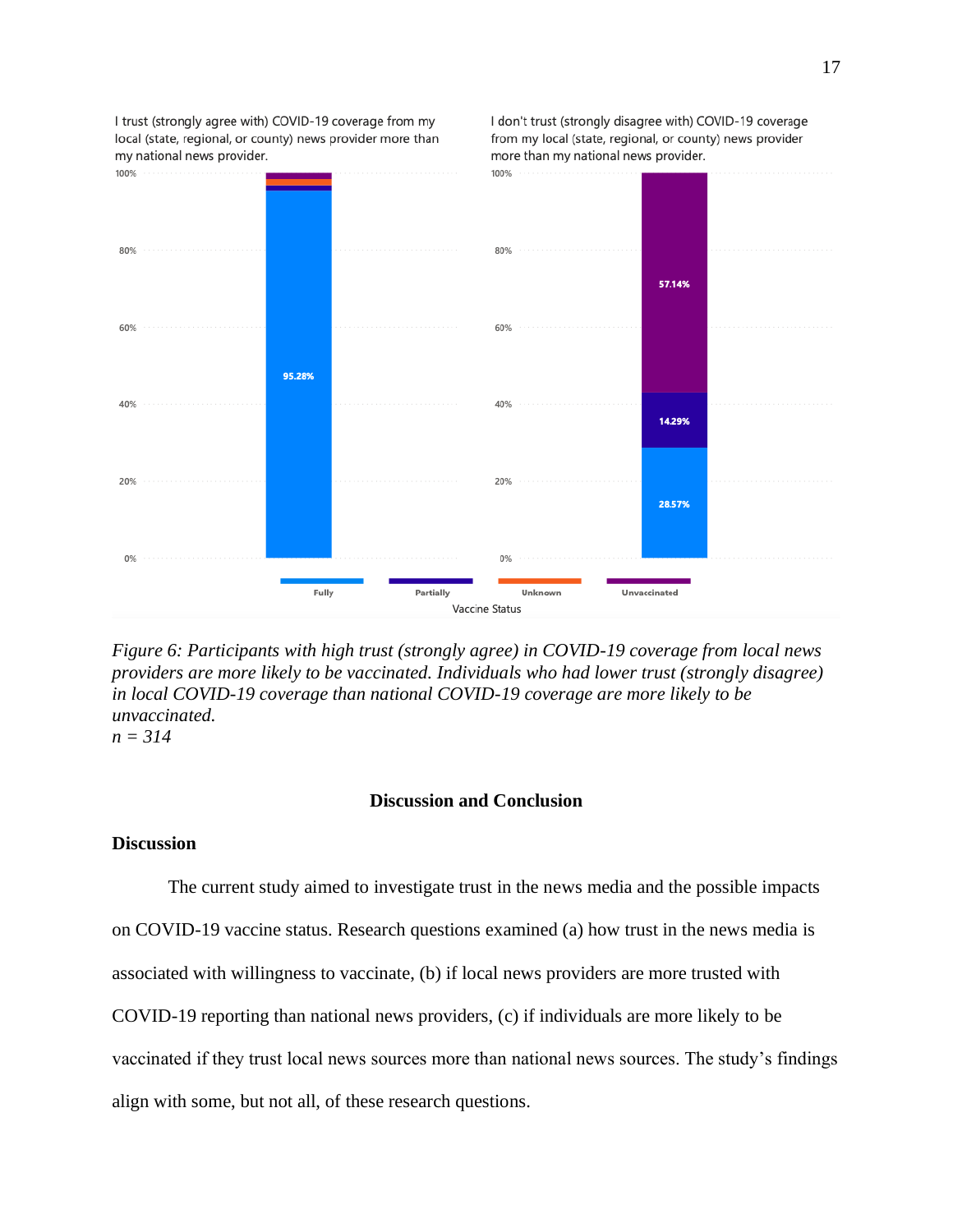*RQ1*: Is trust in news media positively correlated to vaccination status?

Findings from the survey show that general trust in the news media is positively correlated with vaccination status ( $p < 0.00001$ ). Individuals with high trust in the news media are more likely to be fully or partially vaccinated than unvaccinated.



*Figure 7: Participants with high trust in COVID-19 reporting are more likely to be vaccinated than individuals with lower trust in COVID-19 reporting. n = 314*

Likewise, the survey shows that individuals with higher trust in COVID-19 news reporting are more likely to be fully or partially vaccinated than unvaccinated, and those with lower trust in COVID-19 news reporting are more likely to be unvaccinated. Recent research has found that people who use traditional news media sources, specifically trusted data-driven sources, are up to 80% more likely to get the COVID-19 vaccine compared to those who use other sources (El-Mohandes et al., 2021). As one of the main information sources through the pandemic, individuals are reliant on the news media for making decisions about COVID-19.

Furthermore, the public is more likely to accept the vaccine if they feel involved in the communication and decisions surrounding it (OECD, 2021). By disseminating factual COVID-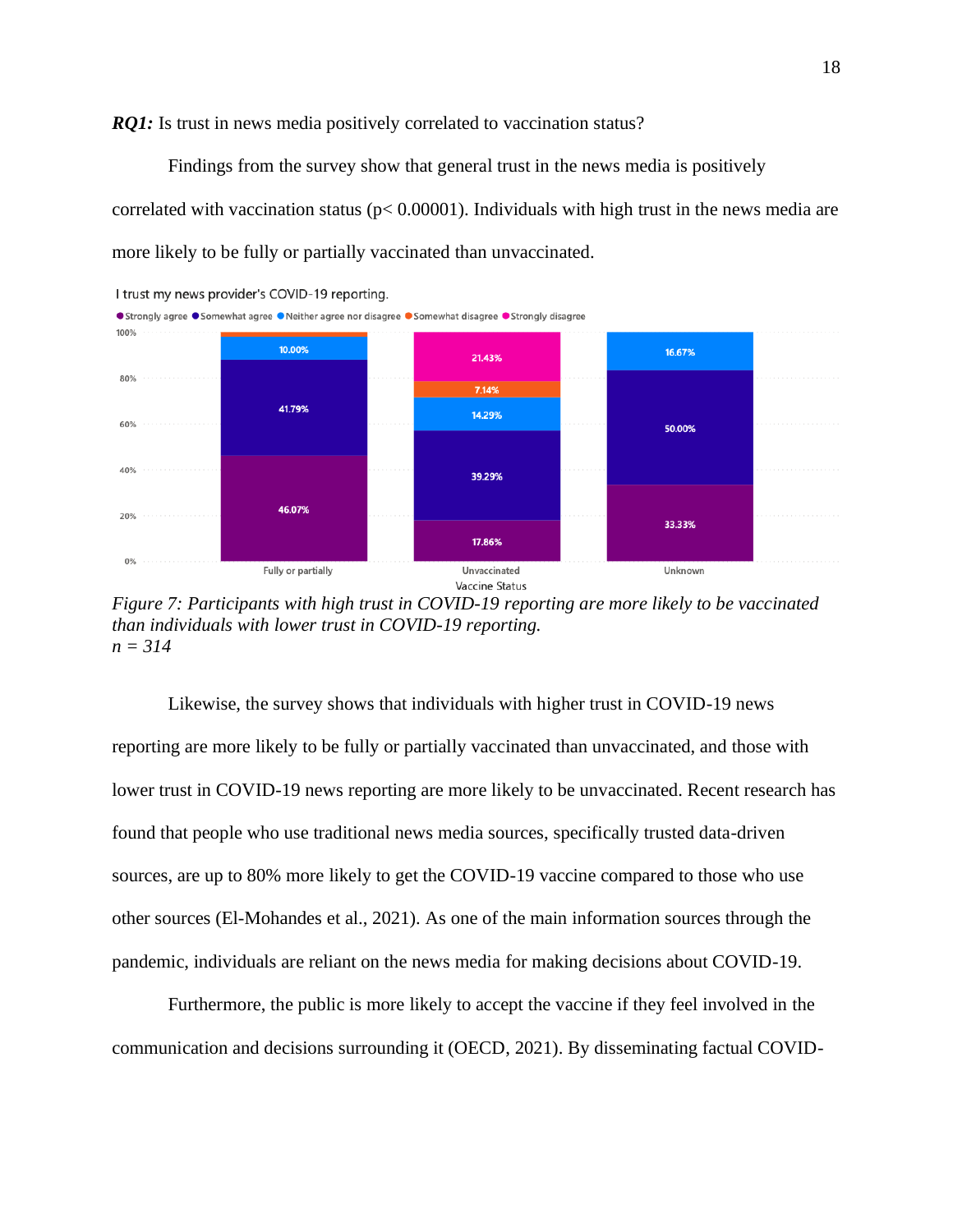19 information and establishing trust with the public, the news media can influence the public's willingness to vaccinate.

*H1*: Trust in general news coverage will be higher than trust in COVID-19 news coverage.

The current study supports the hypothesis that trust in general news coverage is higher





*Figure 8: General trust in the news media is higher than trust in the news media's COVID-19 reporting. n = 314*

While the proportion of individuals who trust general news coverage (89.49%) was relatively consistent with the proportion of individuals who trust COVID-19 news coverage (85.03%), the proportion of individuals who were either neutral or distrusted COVID-19 reporting was higher than general news coverage. This finding aligns with recent research conducted by the Pew Research Center, in which trust in national news organizations was down to 58% in 2021, compared to 65% before the pandemic (Gottfried & Liedke, 2021).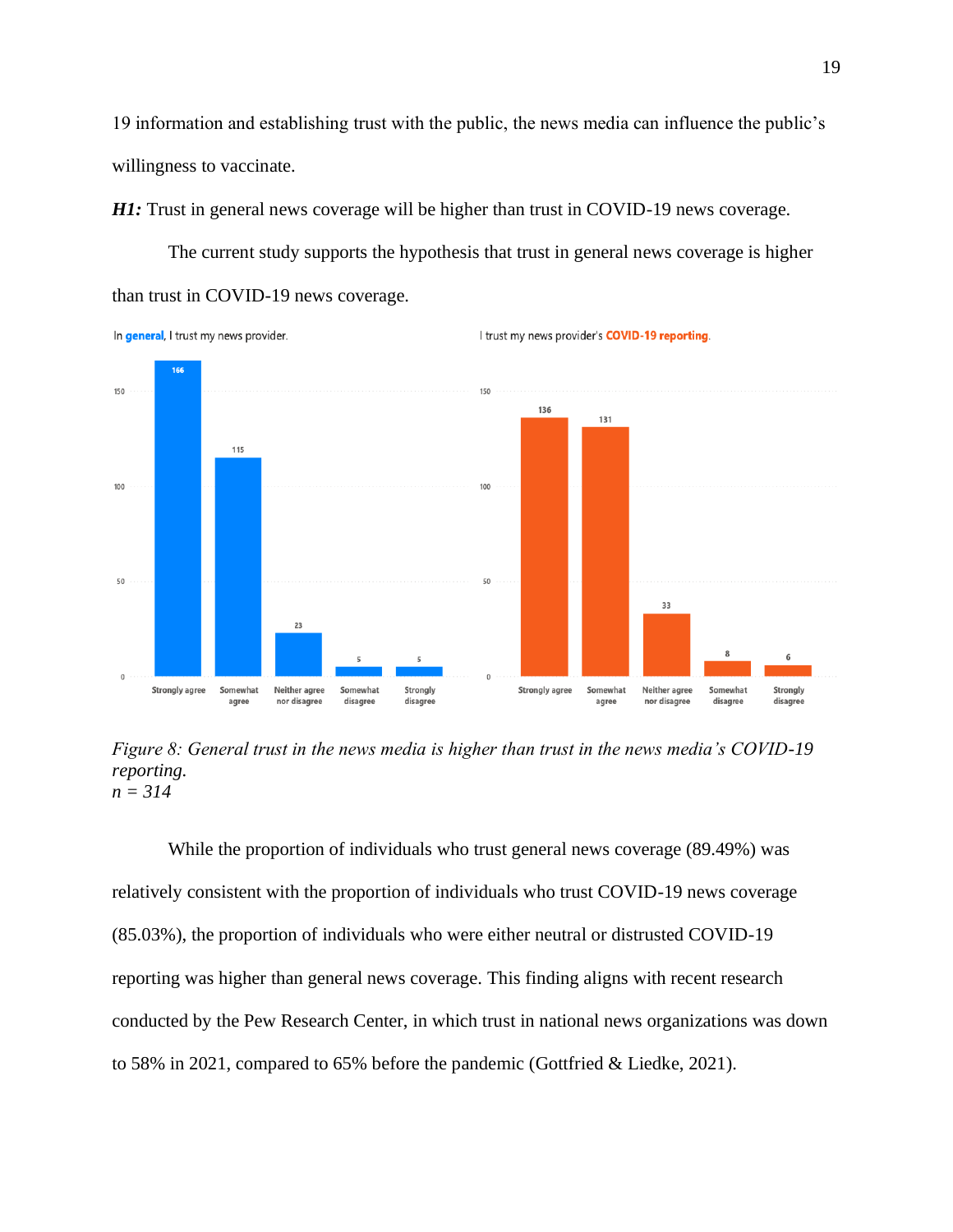More than half of the survey respondents reported lacking trust in COVID-19 news coverage because news providers exclude facts. Additional research has found that misinformation, sensationalism, and contradicting narratives have driven the lack of trust in COVID-19 news (Ravenelle et al., 2021).

*H2*: A partisan divide will exist in vaccination status that is consistent with the partisan divide in trust in COVID-19 news coverage.

Findings from the current study support the hypothesis of a similar partisan divide existing among vaccination status.



*Figure 9: Political polarization of trust in COVID-19 news coverage. n = 314*

Democrats reported the highest level of trust in COVID-19 news coverage, as well as the highest rate of vaccination (fully or partially). Republicans had lower levels of trust in the news media, and similarly, a lower rate of vaccination than Democrats. This is consistent with a recent Gallup study that found vaccination rates were lower among Republicans than Democrats (Saad, 2021).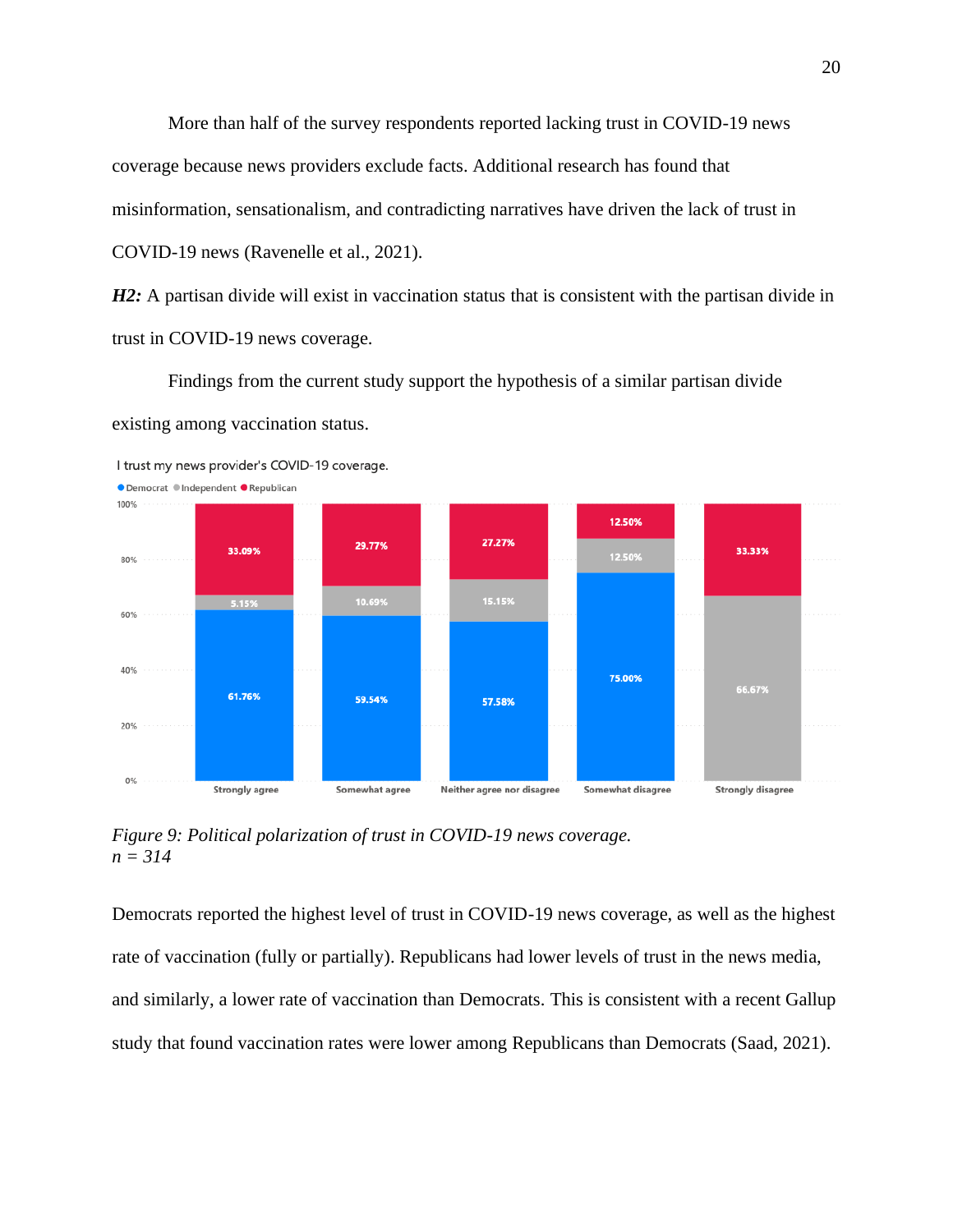Individuals who identified as Independents had the lowest trust in COVID-19 news and reported the lowest vaccination rate.



*Figure 10: Political polarization of COVID-19 vaccine status* in the survey pool*. n = 314*

News media coverage of the COVID-19 pandemic has strengthened the partisan divide, with Republicans sometimes downplaying the severity of COVID-19 and Democrats putting more emphasis on COVID-19 risks in the news (Allcott et al., 2021). These findings suggest that the political polarization of news media, and its subsequent effects on trust in the news media, transcends to the public's trust in the COVID-19 vaccine.

*RQ2*: Are local news providers more trusted with COVID-19 news coverage than national news providers?

*RQ3*: Are individuals who report having more trust in local news providers more likely to be fully or partially vaccinated?

Research questions 2 and 3 involve trust in local news sources and are grouped for evaluation and discussion. Findings from the survey show that local news providers are more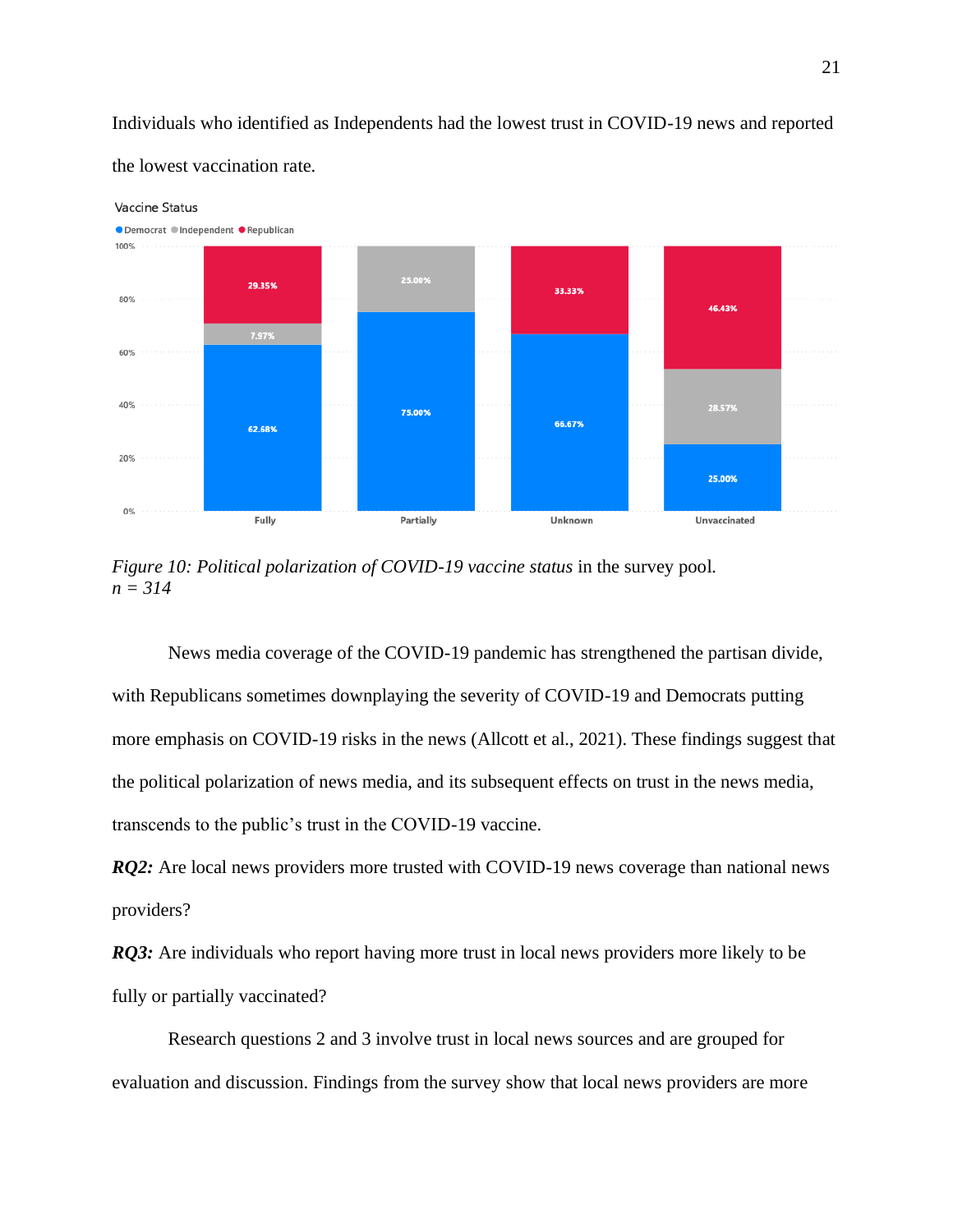trusted with COVID-19 reporting than national news providers. The responses align with previous research that found people feel "closer" to local news organizations, especially during times of crises (Wenzel, 2020). The majority of individuals have more trust in local news providers because they believe their sources are more trustworthy and information can be more easily verified. These findings are consistent with recent Pew Research Center findings that individuals believe local news media correctly report COVID-19 facts more consistently than the news media overall, and state and local sources report correct information more often (Shearer, 2020). Likewise, individuals believed local news reporting to have less bias or political agenda than national news sources, which is consistent with previous research that found local news media results in less political polarization than other news media sources (Taylor, 2019). Research from Gallup also found that the public perceives less political bias in local news than in national news media (Brenan, 2021b).

Findings from the current study also show that trust in local news providers is positively correlated with vaccine status ( $p < 0.00001$ ). Individuals with high trust in local news media (strongly agree) are more likely to be fully vaccinated. Information that is straightforward and factual, rather than sensationalized or opinionated, from local news sources increases vaccine acceptance (El-Mohandes et al., 2021). Recent research found that local health professionals were the second most preferred source of vaccine information behind the CDC, and local health and government officials rely on local news media, the most preferred media source for COVID-19 information among vaccinated individuals to promote vaccination and build public trust (El-Mohandes et al., 2021; Organisation for Economic Co-operation and Development [OECD], 2021).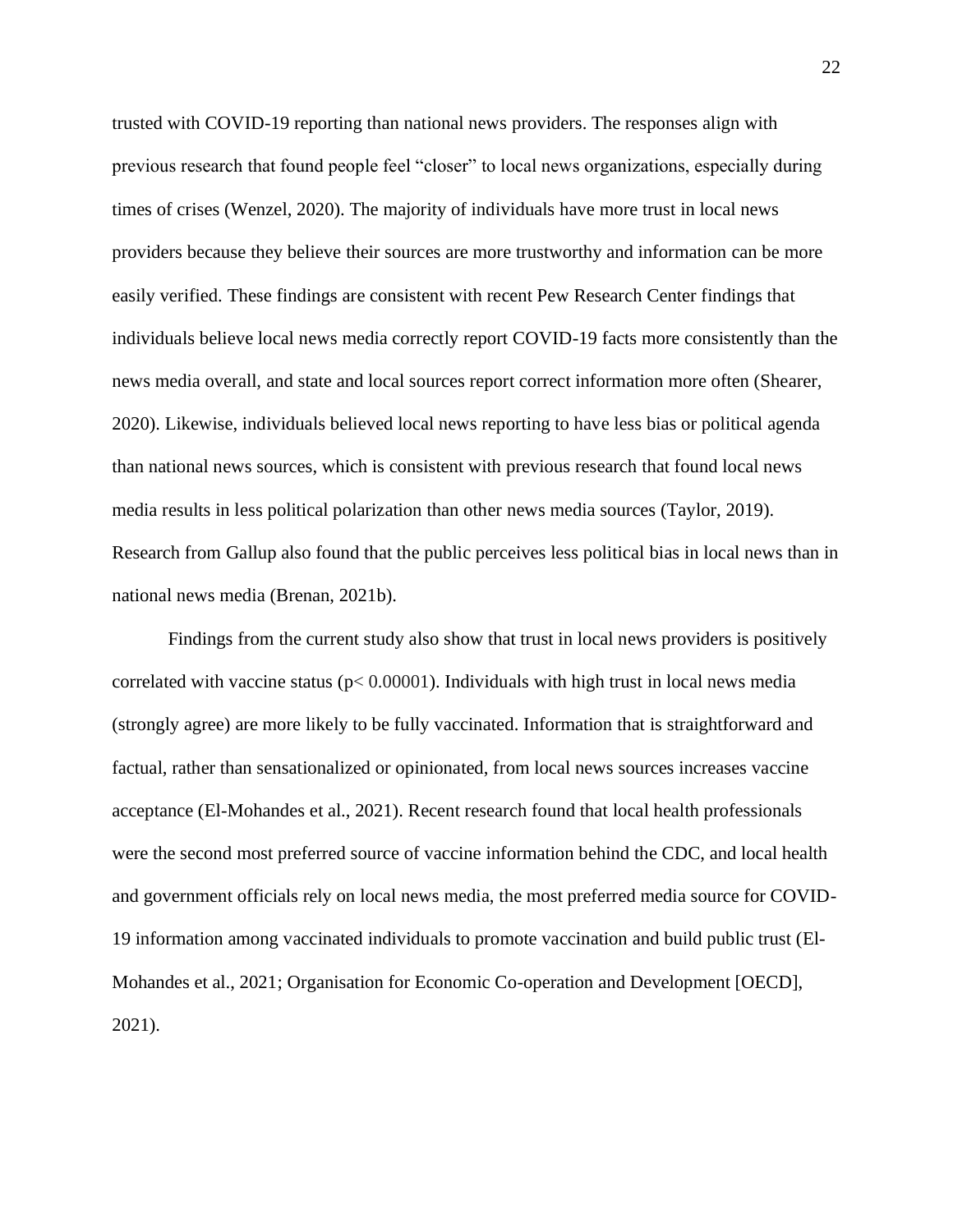## **Limitations and future research**

The current study has several limitations. First, the sample is not representative of the population and cannot be generalized. The majority of the participants are male (66.56%), resulting in an unrepresentative number of females (33.12%). In contrast, the U.S. population is generally 51% female and 49% male (U.S. Department of Commerce, 2019). Similarly, the majority of participants are White (82.17%) and only a small subset (17.83%) of respondents are Black or African American, Asian, American Indian or Alaska Native, Native Hawaiian or Pacific Islander, or Hispanic or Latino. By contrast, the U.S. population is generally 60% White, 18.5% Hispanic or Latino, and 13.4% Black or African American (U.S. Department of Commerce, 2019). The political affiliation is not representative of the U.S. population, with 59.55% of respondents identifying as Democrat.

Second, there are limitations with the methodology that impact the ability to draw conclusions from the data. While there is strong correlation in the survey results, causality cannot be determined. The statistical associations between trust in news media and vaccine status is not suitable to conclude that trust in news media causes an individual's vaccine status. Ultimately, correlational research lacks the control needed to determine causation, which is a limitation of this survey research.

Finally, the study did not exhaust all variables that could affect the level of trust in news media or willingness to vaccinate. As new information arises and vaccine requirements are implemented, vaccine status may not be as strongly correlated to trust in the news media as earlier in the pandemic. Likewise, there are other variables that could influence vaccine status, such as previous infection or a close connection to someone whose health was, or could be, significantly impacted by COVID-19.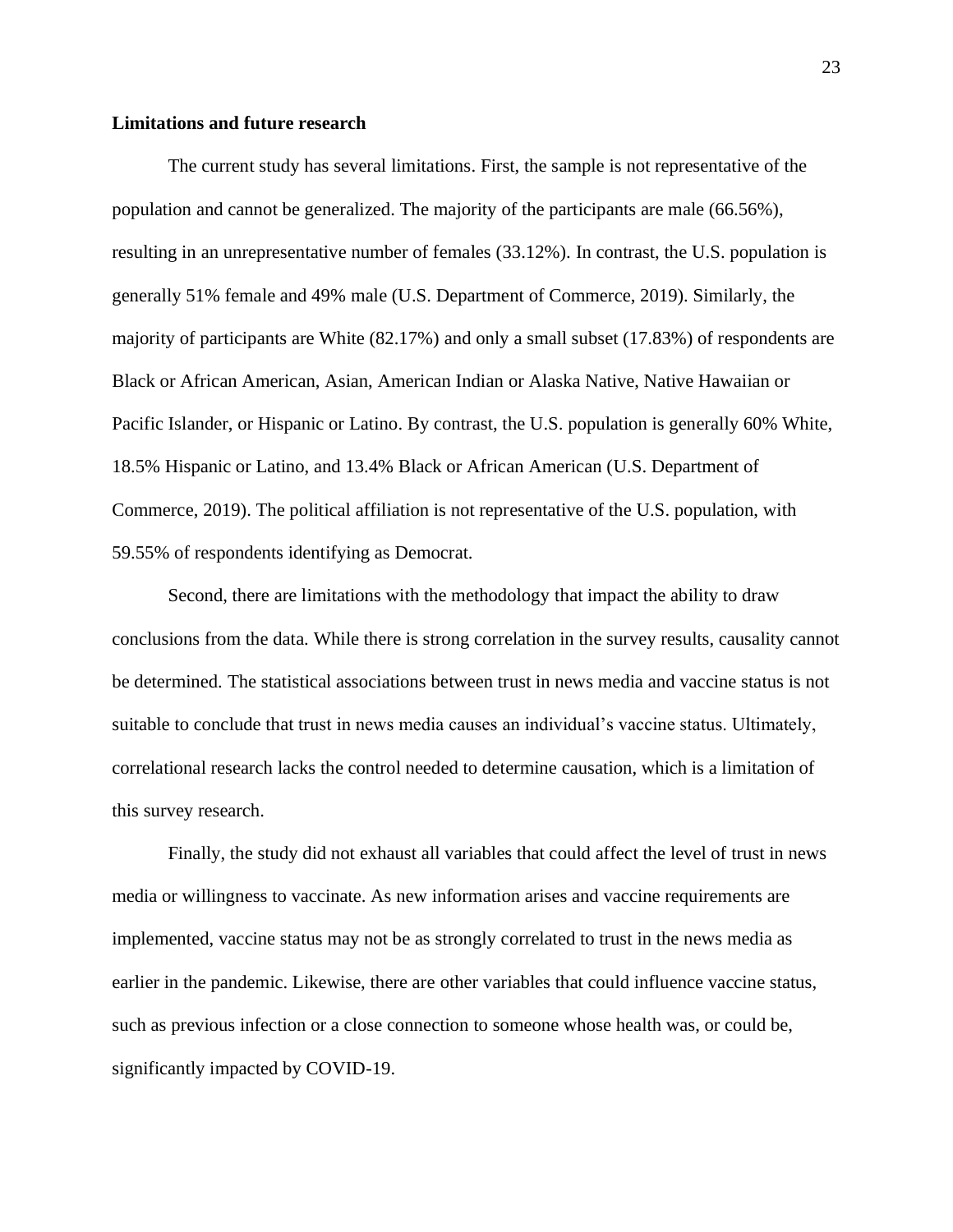Future qualitative research with a more representative sample is warranted to determine causality between trust in the news media and vaccine status. Qualitative research methods would allow for follow-up questions and deeper insights. Participants found local news media more trustworthy, particually because their sourcing was believed to be more credible, but more research is needed to understand why local sources are more trustworthy and how sourcing can be improved. Furthermore, with local news media being the more trusted source, additional research should investigate the role and responsibility of the local news media to educate the public.

Future discussions and studies should investigate other variables influencing vaccine status, including the evolving mandates and requirements, and the relationship with the news media. More significant findings could be gained from distinguishing between news sources. Similar research measuring trust in print, broadcast, and digital sources could provide more insight into how trust varies between platforms, specifically with COVID-19 information. The proliferation of COVID-19 misinformation on social media networks should be examined as an additional influencing factor.

#### **Conclusion**

To summarize, the findings of this study suggest that the degree of trust in the news media influences an individual's likelihood of receiving the COVID-19 vaccine, providing further insight into the role of news media in society. It has been long understood that journalism has the power to set public agenda and influence public perceptions, and the present study is further illustration of this behavior. Even though the news media remains a popular source of information during the COVID-19 pandemic, the public is more hesitant to trust the news media. Overall, the study found that individuals have less trust in COVID-19 reporting than general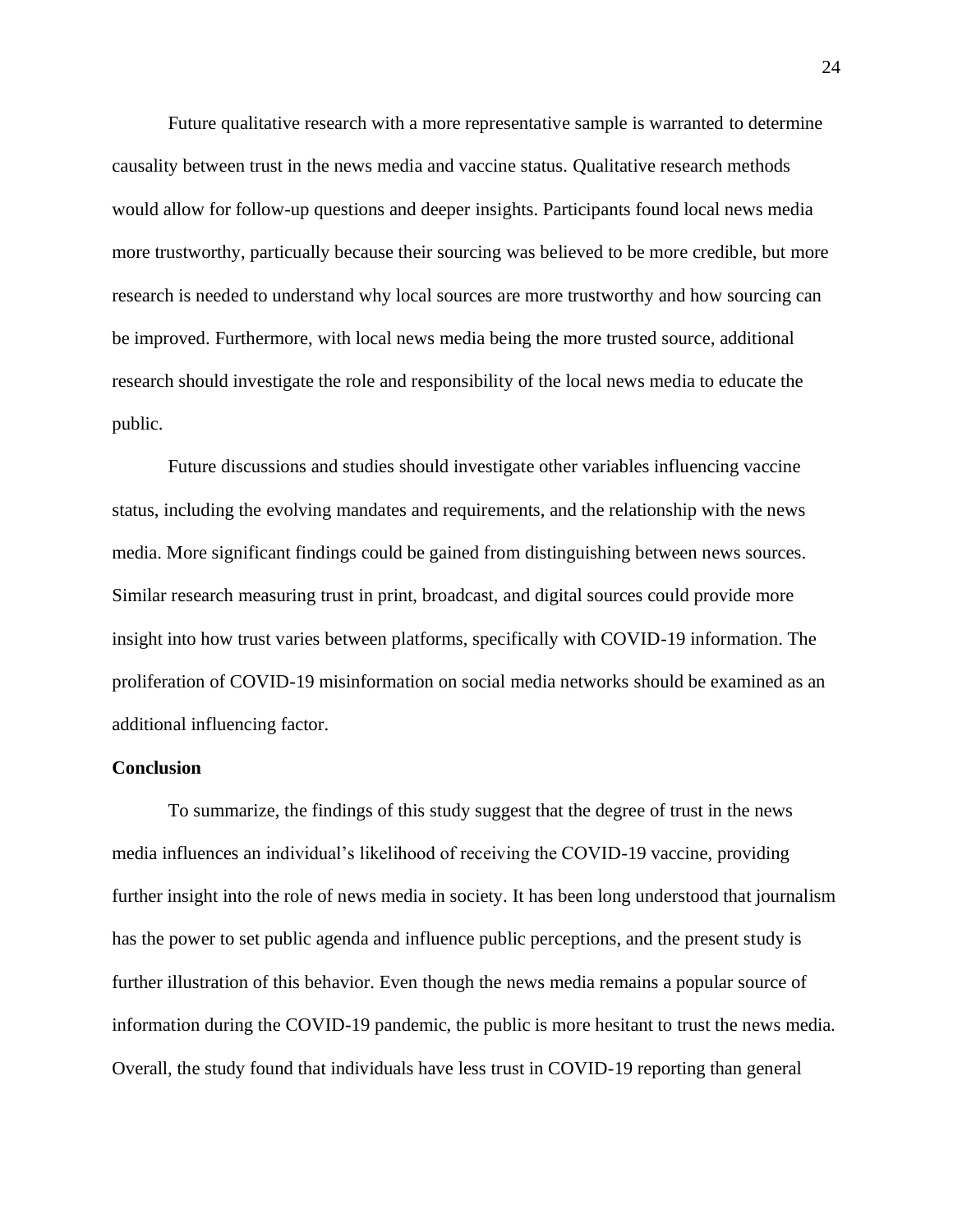news reporting, because they believe facts are excluded due to partisan reporting, personal bias or sensationalism, and/or a lack of reputable sources. Because those with less trust in the news media were more likely to be unvaccinated, the findings suggest that hesitancy in trusting the news media is connected with vaccine hesitancy.

While the current study cannot prove causation, data suggests that local news media is more trustworthy, and individuals who trust local news providers are more likely to be fully or partially vaccinated. Previous research has identified higher levels of trust in COVID-19 information from local news sources, but few studies have examined the higher rate of vaccinations in individuals with higher trust in local news providers (Hamel et al., 2021).

Despite its limitations, this study illustrates how trust in the news media can impact society during crises. Without trust in the news media, the public can lose trust in government leaders, public health officials, and the efforts to end a global pandemic. Transparency, factual reporting, and credible sourcing are important in garnering trust in the news media.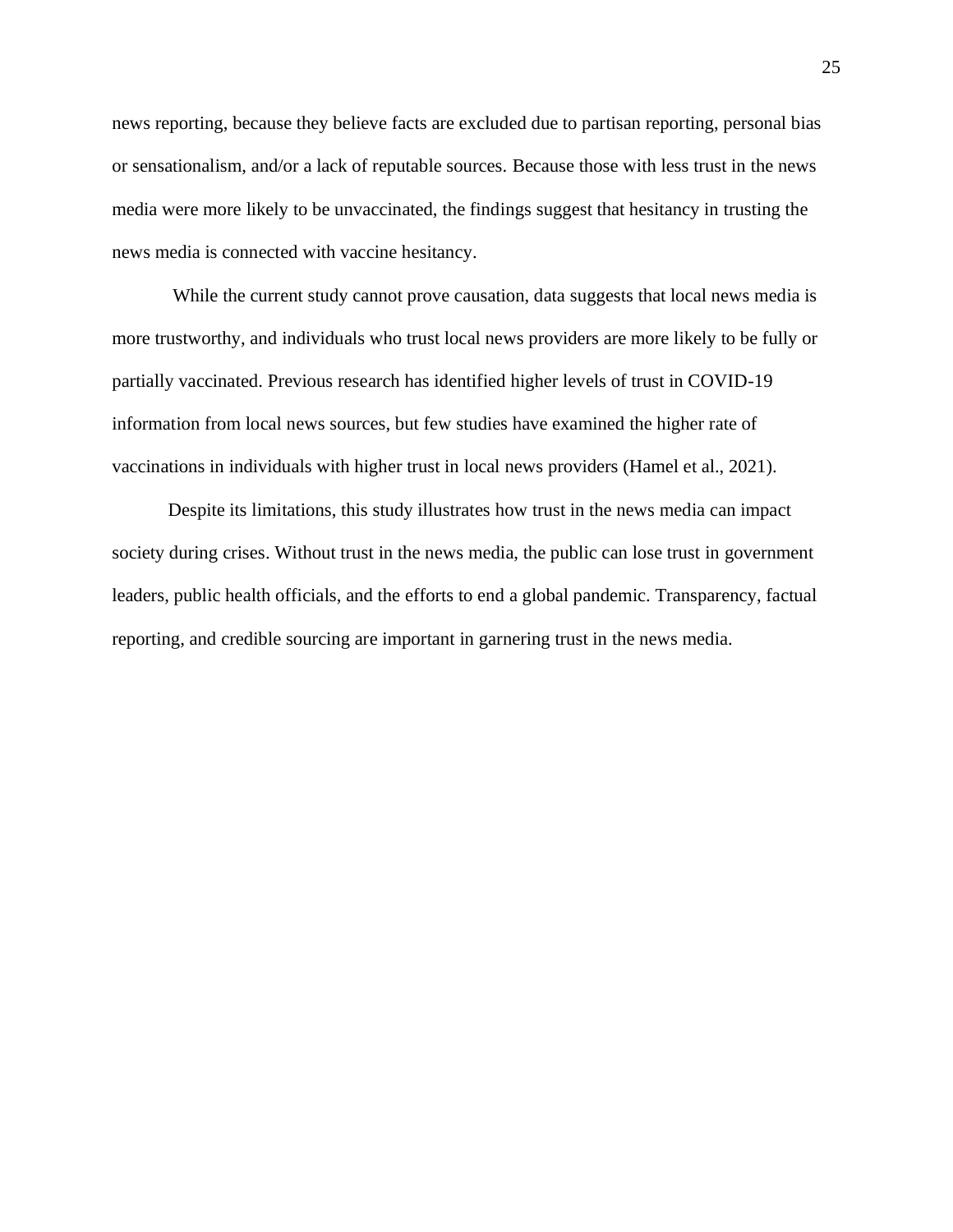## **References**

- *2021 Edelman Trust Barometer*. Edelman. (2021). Retrieved from https://www.edelman.com/trust/2021-trust-barometer.
- Allcott, H., Boxell, L., Conway, J., Gentzkow, M., Thaler, M., Yang, D. (2020). Polarization and public health: Partisan differences in social distancing during the coronavirus pandemic. *Journal of Public Economics*. [https://doi.org/10.1016/j.jpubeco.2020.104254.](https://doi.org/10.1016/j.jpubeco.2020.104254)
- Basch, C.H., Kecojevic, A. & Wagner, V.H. (2020). Coverage of the COVID-19 pandemic in the online versions of highly circulated U.S. daily newspapers. *J Community Health* 45**,** 1089– 1097. [https://doi.org/10.1007/s10900-020-00913-w.](https://doi.org/10.1007/s10900-020-00913-w)
- Belair-Gagnon, V., Nelson, J. L., & Lewis, S. C. (2019). Audience engagement, reciprocity, and the pursuit of community connectedness in public media journalism. *Journalism Practice, 13*(5), 558-575. [https://doi.org/10.1080/17512786.2018.1542975.](https://doi.org/10.1080/17512786.2018.1542975)
- Blöbaum, B. (2014). *Trust and journalism in a digital environment*.
- Brenan, M. (2021a). *Americans' confidence in major U.S. institutions dips.* Gallup. Retrieved from https://news.gallup.com/poll/352316/americans-confidence-major-institutionsdips.aspx.
- Brenan, M. (2021b). *Local news media considered less biased than national news*. Gallup. Retrieved from https://news.gallup.com/poll/268160/local-news-media-considered-lessbiased-national-news.aspx.
- Byerly, K. R. (1961). *Community journalism*. Philadelphia: Chilton, Book Division.

Centers for Disease Control and Prevention. (2021, August 4). *CDC Museum COVID-19 Timeline*. Centers for Disease Control and Prevention. Retrieved from https://www.cdc.gov/museum/timeline/covid19.html.

- Dhanani, L. Y., & Franz, B. (2020). The role of news consumption and trust in Public Health Leadership in shaping COVID-19 knowledge and Prejudice. *Frontiers in Psychology*, *11*. https://doi.org/10.3389/fpsyg.2020.560828.
- Deane, C., Parker, K., & Gramlich, J. (2021, March 5). *A year of U.S. public opinion on the coronavirus pandemic*. Pew Research Center. Retrieved from https://www.pewresearch.org/2021/03/05/a-year-of-u-s-public-opinion-on-the-coronaviruspandemic/.
- El-Mohandes, A., White, T.M., Wyka, K. *et al.* (2021). COVID-19 vaccine acceptance among adults in four major US metropolitan areas and nationwide. *Sci Rep* **11,** 21844. https://doi.org/10.1038/s41598-021-00794-6.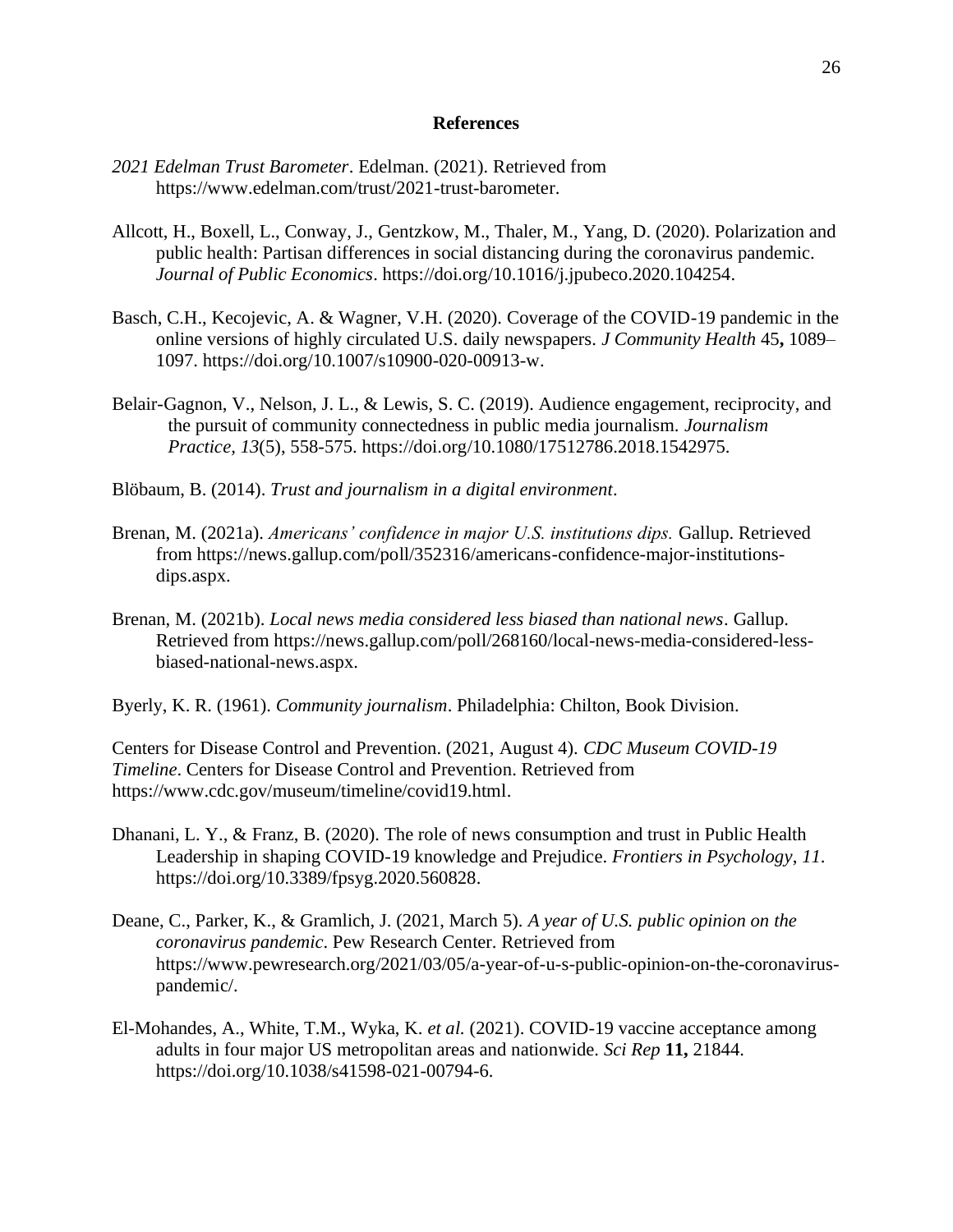- Fink, K. (2018). The biggest challenge facing journalism: A lack of trust. *Journalism*, *20*(1), 40- 43.
- Gallup. (2021, October 18). *Media use and evaluation*. Gallup. Retrieved from https://news.gallup.com/poll/1663/media-use-evaluation.aspx.
- Gottfried, J., & Liedke, J. (2021, August 30). *Partisan divides in media trust widen, driven by a decline among republicans*. Pew Research Center. Retrieved from https://www.pewresearch.org/fact-tank/2021/08/30/partisan-divides-in-media-trust-widendriven-by-a-decline-among-republicans/.
- Grosser, K. M. (2016). Trust in online journalism: A conceptual model of risk-based trust in the online context. Digital Journalism, 4(8), 1036-1057. https://doi.org/10.1080/21670811.2015.1127174.
- Gutsche, R. E., & Hess, K. (2018). Contesting communities: The problem of journalism and social order. *Journalism Practice, 12*(2), 136- 145. https://doi.org/10.1080/17512786.2017.1397935.
- Hallin, D. (1989). *The uncensored war: The media and Vietnam.* Oxford University Press.
- Hamel, L., Lopes, L., Kirzinger, A., Sparks, G., Stokes, M., & Brodie, M. (2021). *KFF COVID-19 vaccine monitor: Media and misinformation*. KFF. Retrieved from https://www.kff.org/coronavirus-covid-19/poll-finding/kff-covid-19-vaccine-monitormedia-and-misinformation/.
- Jones, J. M. (2020). *Attitudes about local news mostly stable amid Covid*. Knight Foundation. Retrieved from [https://knightfoundation.org/articles/attitudes-about-local-news-mostly](https://knightfoundation.org/articles/attitudes-about-local-news-mostly-stable-amid-covid/)stable-amid-covid/.
- Karlsson, M. (2020). Dispersing the opacity of transparency in journalism on the appeal of different forms of transparency to the general public. *Journalism Studies (London, England), 21*(13), 1795-1814. [https://doi.org/10.1080/1461670X.2020.1790028.](https://doi.org/10.1080/1461670X.2020.1790028)
- Klemm C, Das E, Hartmann T (2016). Swine flu and hype: a systematic review of media dramatization of the H1N1 influenza pandemic. J Risk Res 19:1- 20. https://doi.org/10.1080/13669877.2014.923029.
- Kohring, M., & Matthes, J. (2007). Trust in news media: Development and validation of a multidimensional scale. Communication Research, 34(2), 231–252. https://doi.org/10.1177/0093650206298071.
- Kye, B., & Hwang, S. J. (2020). Social trust in the midst of pandemic crisis: implications from COVID-19 of South Korea. *Research in social stratification and mobility*, *68*, 100523.

Laing, A. (2011). The H1N1 crisis: Roles played by government communicators, the public and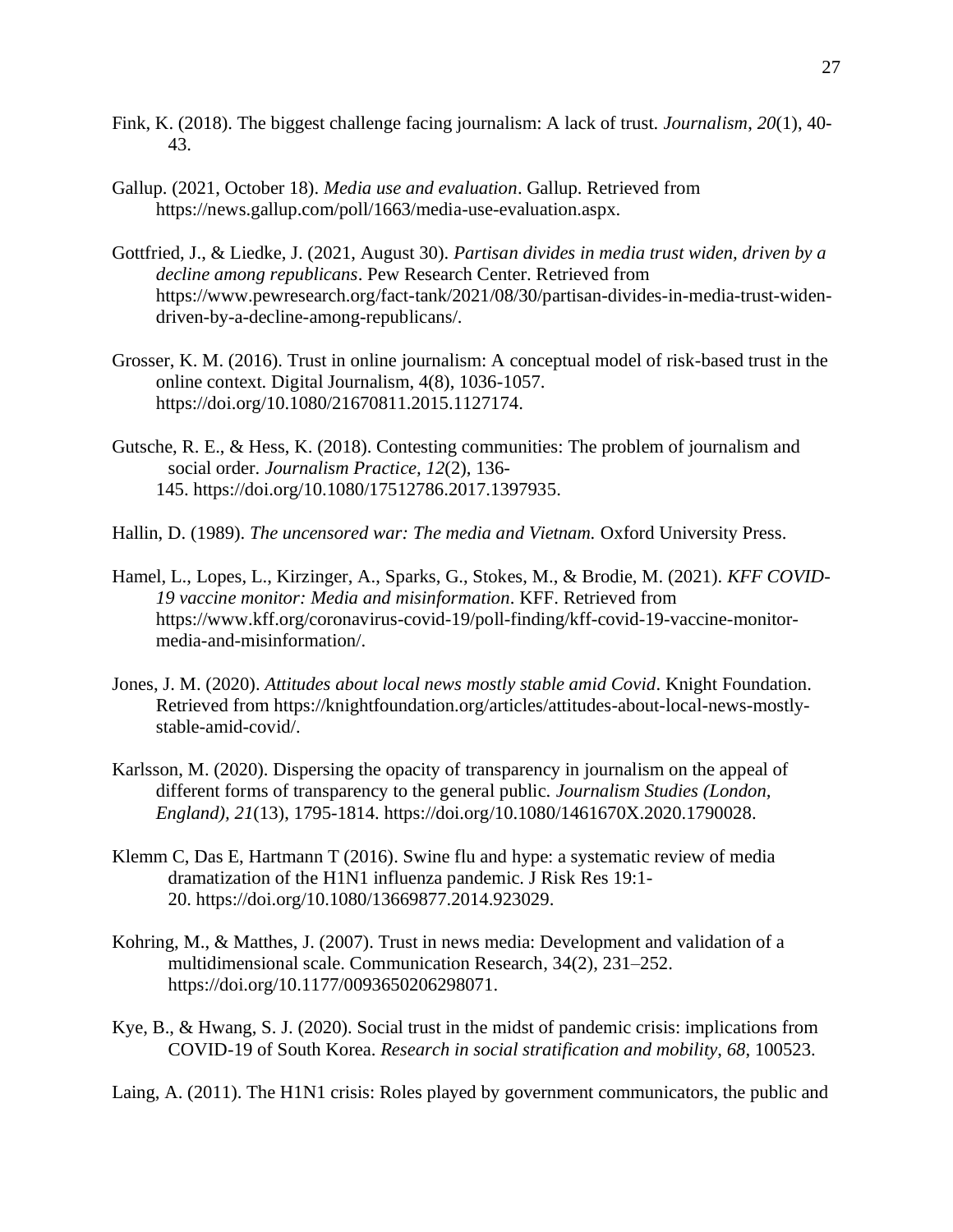the media. J Prof Commun 1:123–149. [https://doi.org/10.15173/jpc.v1i1.88.](https://doi.org/10.15173/jpc.v1i1.88)

Lauterer, J. (2006). *Community journalism: Relentlessly local*. Univ of North Carolina Press.

McGrath, M. (2017). Beyond distrust: When the public loses faith in American institutions. *National Civic Review*, *106*(2), 46–51. https://www.jstor.org/stable/10.1002/naticivirevi.106.2.0046.

McQuail, D. (2013). *Journalism and society*. SAGE Publications.

- Mitchell, A., Jurkowitz, M., Oliphant, J. B., & Shearer, E. (2020, August 21). *Americans who rely most on White House for covid-19 news more likely to downplay the pandemic*. Pew Research Center. Retrieved from https://www.pewresearch.org/journalism/2020/05/20/americans-who-rely-most-on-whitehouse-for-covid-19-news-more-likely-to-downplay-the-pandemic/.
- Newman, N., & Fletcher, R. (2017). Bias, bullshit and lies: Audience perspectives on low trust in the media. *Reuters Institute for the Study of Journalism*, University of Oxford.
- Organisation for Economic Co-operation and Development. (2021). *Enhancing public trust in COVID-19 vaccination: The role of Governments*. Organisation for Economic Cooperation and Development. Retrieved from https://www.oecd.org/coronavirus/policyresponses/enhancing-public-trust-in-covid-19-vaccination-the-role-of-governmentseae0ec5a/#biblio-d1e2071.
- Parry, J. (2021). *The Arkansas poll, 2021: Summary report*. University of Arkansas. Retrieved from https://fulbright.uark.edu/departments/politicalscience/resources/2021\_ArkPoll\_summary\_report.pdf
- Piltch-Loeb, R., Savoia, E., Goldberg, B., Hughes, B., Verhey, T., et al. (2021). Examining the effect of information channel on COVID-19 vaccine acceptance. PLOS ONE 16(5): e0251095. https://doi.org/10.1371/journal.pone.0251095.
- Ravenelle, A. J., Newell, A., & Kowalski, K. C. (2021). "The Looming, Crazy Stalker Coronavirus": Fear Mongering, Fake News, and the Diffusion of Distrust. Socius. https://doi.org/10.1177/23780231211024776.
- Reader, B., & Hatcher, J. A. (2012). "Community Journalism: A Concept of Connectedness." In *Foundations of Community Journalism*, edited by Bill Reader and John Hatcher, 3– 20. London: Sage.
- Robinson, S. (2014) Introduction. *Journalism Practice*. 8:2, 113- 120, doi: 10.1080/17512786.2013.859822.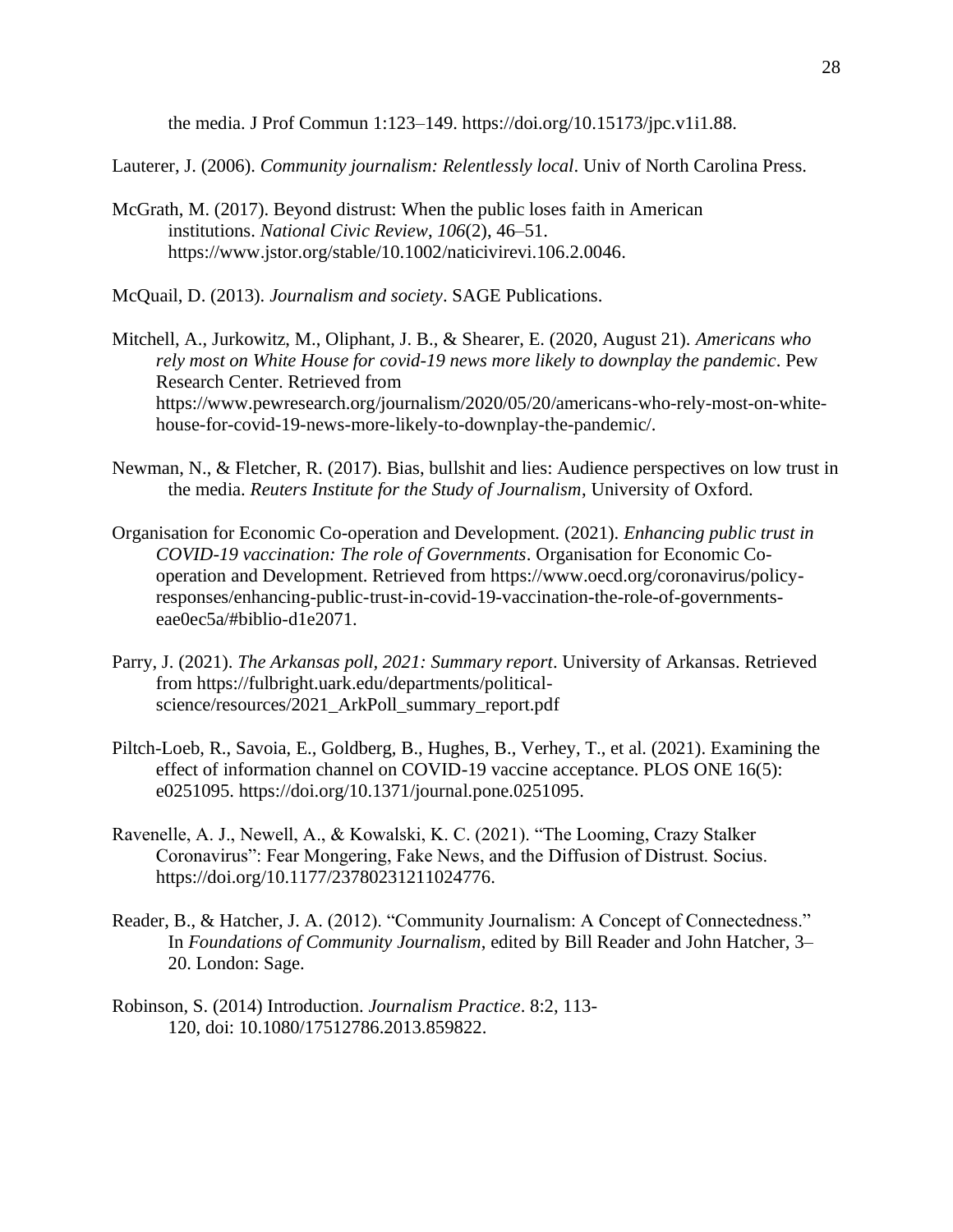- Saad, L. (2021, October 5). *More in U.S. vaccinated after Delta Surge, FDA decision*. Gallup. Retrieved from https://news.gallup.com/poll/355073/vaccinated-delta-surge-fdadecision.aspx.
- Shearer, E. (2020, August 18). *Local news is playing an important role for Americans during covid-19 Outbreak*. Pew Research Center. Retrieved November 9, 2021, from https://www.pewresearch.org/fact-tank/2020/07/02/local-news-is-playing-an-importantrole-for-americans-during-covid-19-outbreak/.
- Stanley, T. D. (2019). The decline of local news and its effect on polarization. *Governance: The Political Science Journal at UNLV*. Retrieved from https://digitalscholarship.unlv.edu/cgi/viewcontent.cgi?article=1011&context=governance[unlv.](https://digitalscholarship.unlv.edu/cgi/viewcontent.cgi?article=1011&context=governance-unlv)
- SSRS. (2020, April 29). *Covid-19 in America*. SSRS. Retrieved from https://ssrs.com/covid-19 in-america/.
- U.S. Department of Commerce. (2019, July). *Quickfacts: United States*. United States Census Bureau. Retrieved from https://www.census.gov/quickfacts/fact/table/US/PST045219.
- Usher, N. (2018). Re-thinking trust in the news: A material approach through "objects of journalism". *Journalism Studies (London, England), 19*(4), 564- 578. https://doi.org/10.1080/1461670X.2017.1375391.
- Wenzel, A. D., Ford, S., & Nechushtai, E. (2020). Report for America, Report about Communities: Local News Capacity and Community Trust. Journalism Studies, 21(3), 287–305. https://doi.org/10.1080/1461670X.2019.1641428.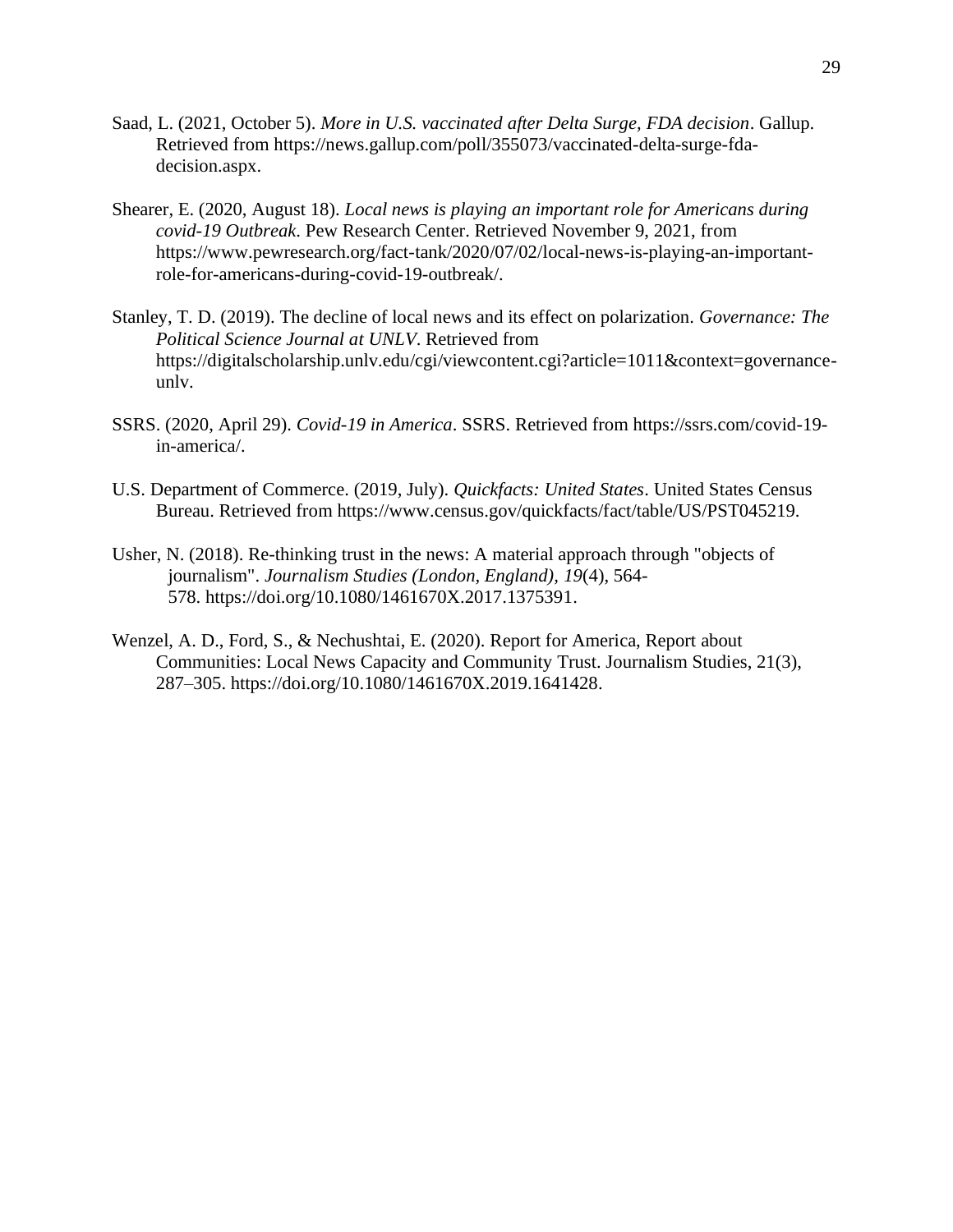## **Appendix**

## **Appendix A.**

- **1. Select your age.** *18-24, 25-34, 35-44, 45-54, 55-64, 65 - 74, 75 – 84, 85 or older*
- **2. Select your ethnicity**. *White, Black or African American, American Indian or Alaska Native, Asian, Native Hawaiian or Pacific Islander, Hispanic or Latino*
- **3. Select the gender you identify with.** *Male, Female, Non-binary / third gender, Prefer not to say*
- **4. Select the state in which you legally reside.** *Dropdown select.*
- **5. Select the political party you are affiliated with.** *Republican, Democrat, Independent, Other*
- **6. Generally speaking, your preferred news source is:** *Local (independent, nonprofit, affiliates), National, Global*
- **7. In general, I trust my news provider.** *Strongly agree, somewhat agree, neither agree nor disagree, somewhat disagree, strongly disagree*

## **8. I trust my news provider's COVID-19 reporting**.

*Strongly agree, somewhat agree, neither agree nor disagree, somewhat disagree, strongly disagree*

## **9. I don't have complete trust in the COVID-19 news coverage because**:

*The news provider shares misleading or inaccurate information, I don't trust the government and/or medical sources used by the news provider, There is a lack of independent investigations and/or fact-checking by the news provider, The reporters display personal bias and emotion in the news coverage, Other:* 

## **10. The journalistic commentary and assessments regarding the topic of COVID-19 is useful to me**.

*Strongly agree, somewhat agree, neither agree nor disagree, somewhat disagree, strongly disagree*

## **11. The topic of COVID-19 receives the necessary attention and coverage**.

*Strongly agree, somewhat agree, neither agree nor disagree, somewhat disagree, strongly disagree*

## **12. My news provider reports a fair account of COVID-19 information**.

*Strongly agree, somewhat agree, neither agree nor disagree, somewhat disagree, strongly disagree*

## **13. I believe my news provider has excluded COVID-19 facts.**

*Strongly agree, somewhat agree, neither agree nor disagree, somewhat disagree, strongly disagree*

## **14.** I **believe my news provider has excluded COVID-19 facts because**:

*Political agenda/partisan reporting by the news organization, Personal bias and emotions by the reporters, Lack of reputable sources, Other:*

## **15. The COVID-19 coverage includes different points of view**.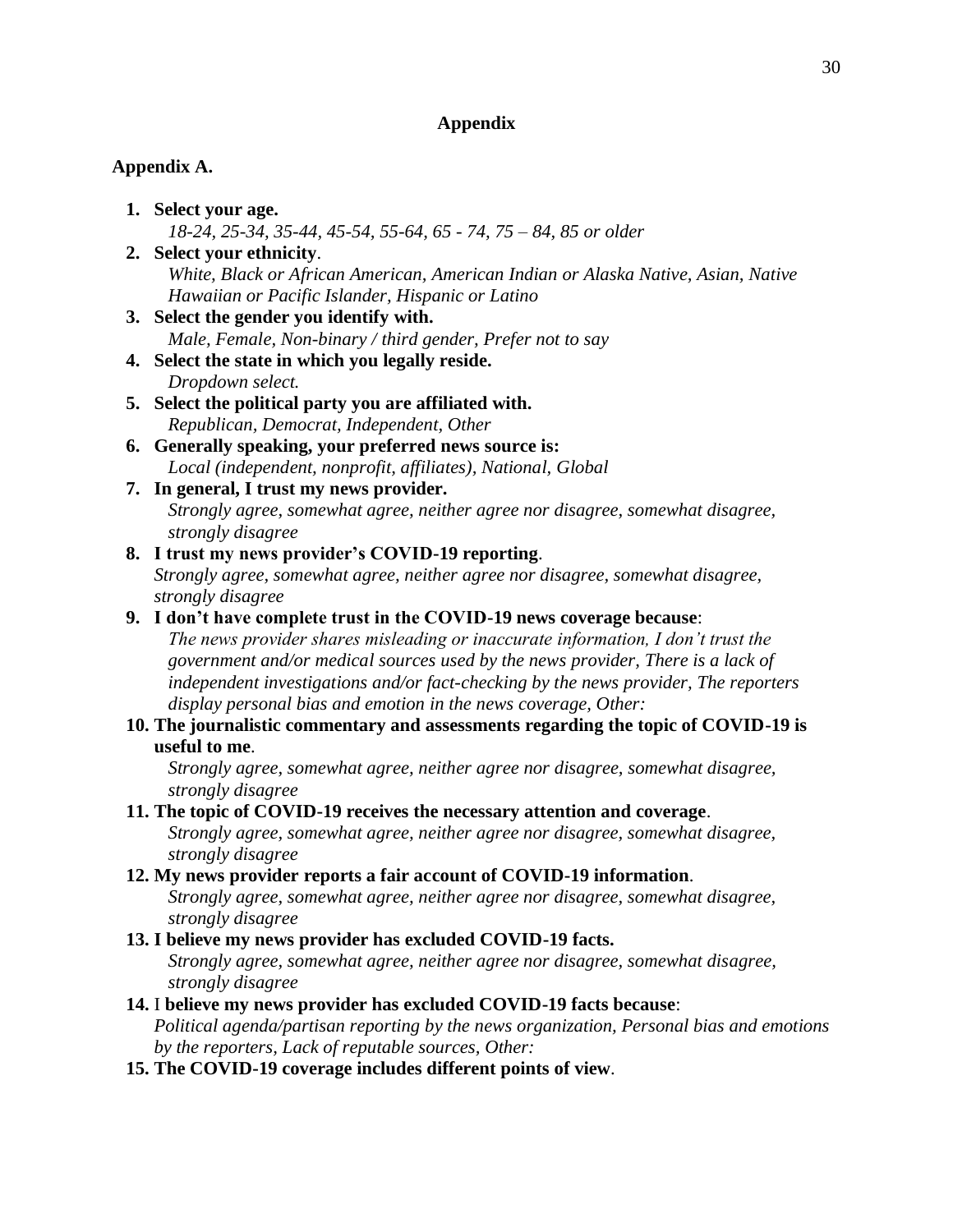*Strongly agree, somewhat agree, neither agree nor disagree, somewhat disagree, strongly disagree*

**16. I find it difficult to distinguish factual information from opinions in COVID-19 reports**.

*Strongly agree, somewhat agree, neither agree nor disagree, somewhat disagree, strongly disagree*

**17. I trust COVID-19 coverage from my local (state, regional or county) news provider more than national news providers.**

*Strongly agree, somewhat agree, neither agree nor disagree, somewhat disagree, strongly disagree*

## **18. I trust my local news provider for COVID-19 coverage because**:

*The information can be easily verified, I trust their source, There is less bias / political agenda in local news reporting, The reporting is more relevant to me, The journalists are more credible, Other:*

**19. Are you fully vaccinated? (Two doses of the Pfizer-BioNTech or Moderna vaccines, or one dose of the Johnson & Johnson vaccine)**

*Yes, No, Prefer not to say*

**20. Are you partially vaccinated with a scheduled second dose of the Pfizer-BioNTech or Moderna vaccine?**

*Yes, No, Prefer not to say*

## **21. If you are undecided or do not plan to be vaccinated, select why:**

*Risk of the potential short-term side effects, Mistrust in effectiveness of the vaccine, Mistrust in the vaccine ingredients, Unable to be vaccinated due medical or religious reasons, Risk of long-term side effects, Don't believe there has been enough research and/or testing, Don't believe it is necessary, Encouraged not to by trusted sources, Prefer not to say, Other:*

### **22. Have you received the booster shot for the COVID-19 vaccine?**

*Yes, No, Unable to receive the booster*